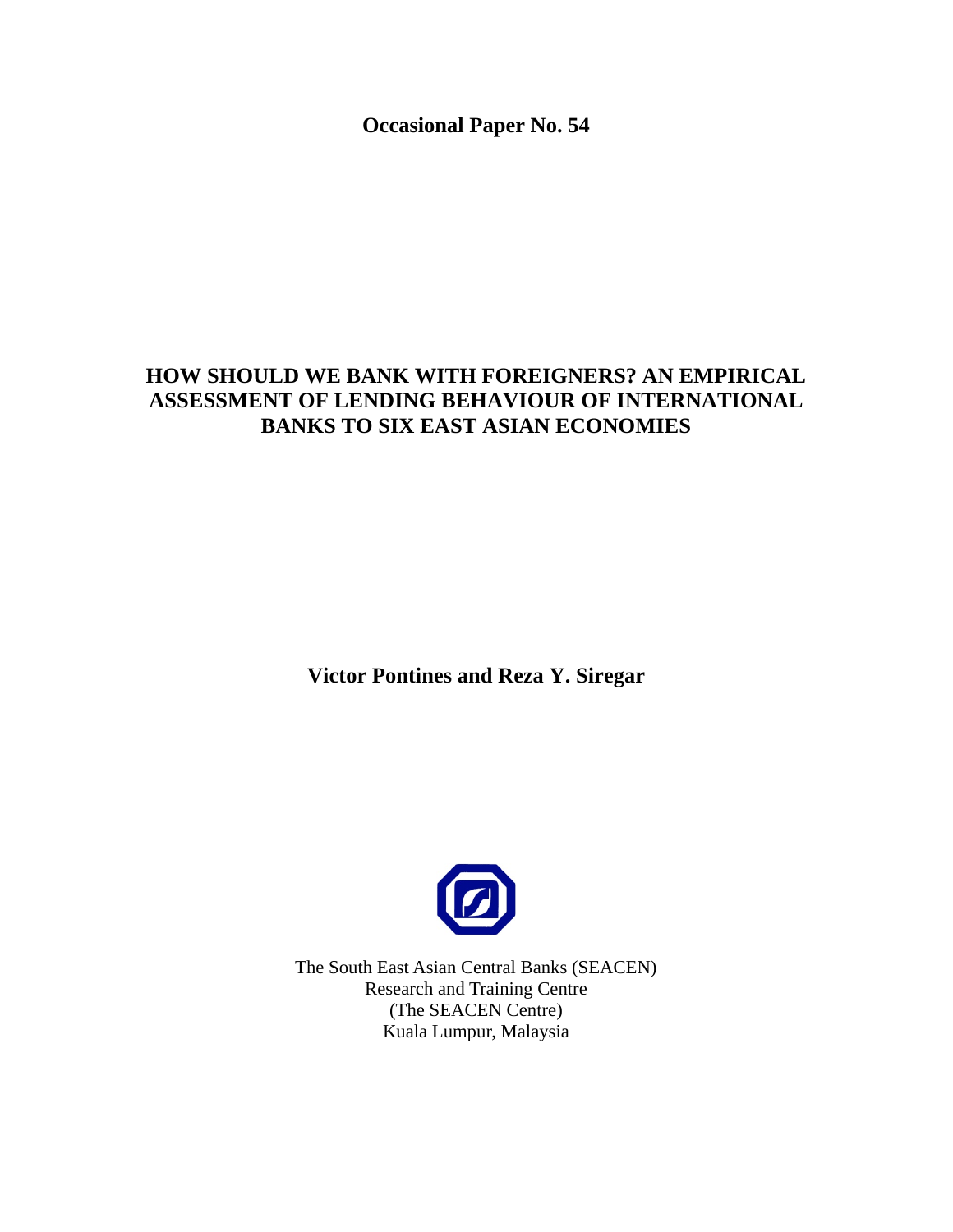**Occasional Paper No. 54** 

# **HOW SHOULD WE BANK WITH FOREIGNERS? AN EMPIRICAL ASSESSMENT OF LENDING BEHAVIOUR OF INTERNATIONAL BANKS TO SIX EAST ASIAN ECONOMIES**

Victor Pontines and Reza Y. Siregar<sup>1</sup>

 $\overline{a}$ 

<sup>&</sup>lt;sup>1</sup> Victor Pontines (Corresponding Author) is seconded from Bank Negara Malaysia to the Research and Learning Contents (RLC) Department of the South East Asian Central Banks (SEACEN) Research and Training Centre and is on leave from the Flinders Business School, South Australia (E-mail: victor@seacen.org). Reza Siregar was Director of the RLC of The SEACEN Centre but has since joined the ASEAN+3 Macroeconomic and Research Office (AMRO). (E-mail: rezasiregar @yahoo.com). The views expressed in this study are those of the authors alone and do not necessarily represent The SEACEN Centre, SEACEN member central banks, Flinders Business School or AMRO. We thank Mark Spiegel and Stefan Gerlach as well as the participants of the SEACEN Research Workshop on Capital Flows held at Kuala Lumpur, Malaysia in August 2011 for their valuable comments on an earlier version of the paper.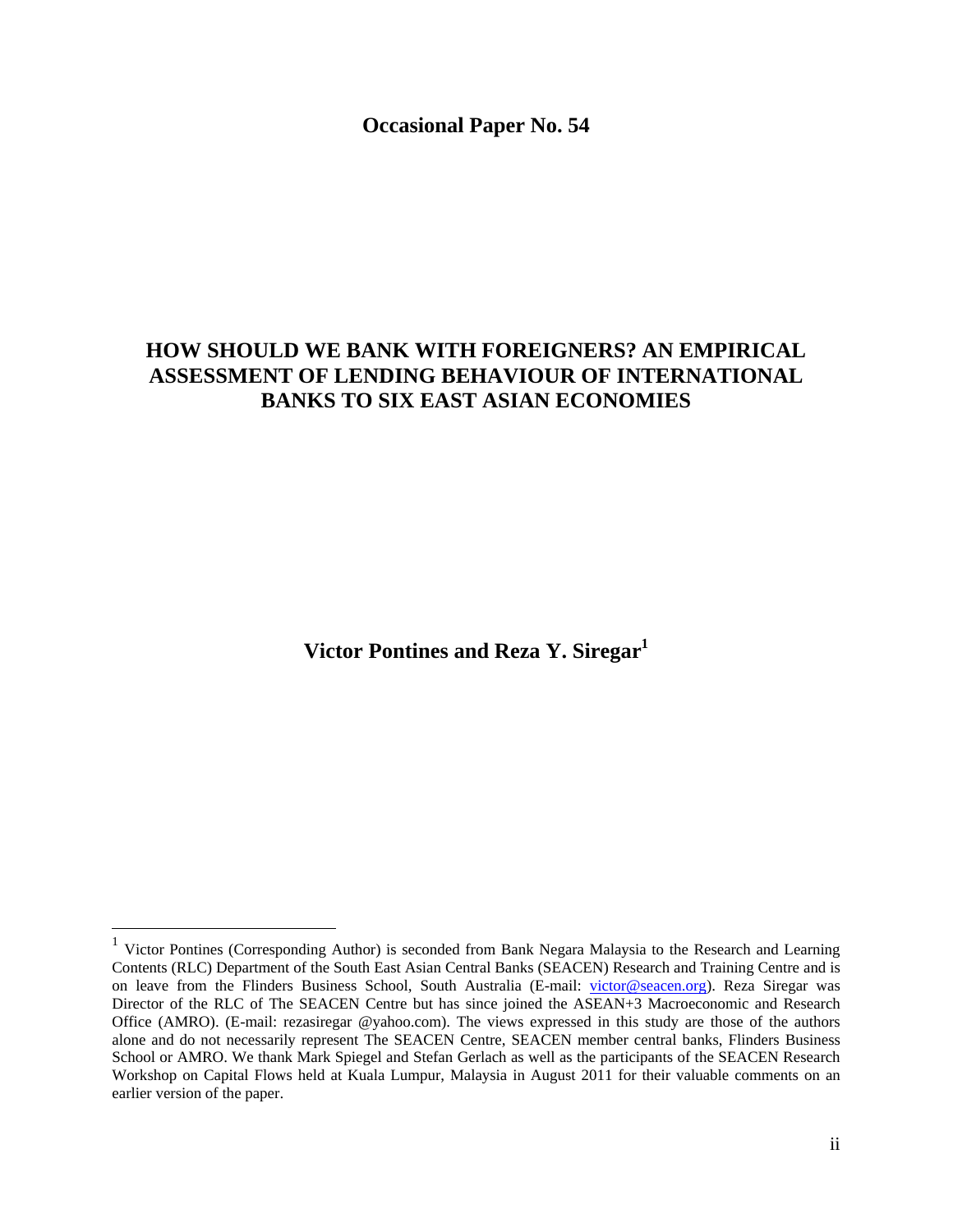## **Table of Contents**

Abstract iv

| 1. | Introduction |                                                             |    |  |  |
|----|--------------|-------------------------------------------------------------|----|--|--|
| 2. |              | <b>Stylised Trends</b>                                      |    |  |  |
| 3. |              | <b>Estimation Approach and Data</b>                         |    |  |  |
|    | 3.1          | Dynamic Macro-Panel Model                                   |    |  |  |
|    | 3.2          | Dynamic Micro-Panel Model                                   | 8  |  |  |
|    | 3.3          | International Banking Statistics of the BIS                 | 10 |  |  |
|    | 3.4          | <b>Bankscope Dataset</b>                                    |    |  |  |
| 4. |              | <b>Empirical Results</b>                                    |    |  |  |
|    | 4.1          | Macro-Panel Results on International Bank Lending Stability | 12 |  |  |
|    | 4.2          | Micro-Panel Test Results on Local Lending: Effects          | 15 |  |  |
|    |              | of Balance Sheet and Subsidiary Mode of Entry               |    |  |  |
| 5. |              | Conclusion                                                  | 17 |  |  |
|    | References   |                                                             | 19 |  |  |

# **List of Tables**

| Table 1: Measures of Foreign Bank Penetration in Selected East Asian |     |
|----------------------------------------------------------------------|-----|
| Economies                                                            | 21  |
| Table 2: Dynamic Panel Estimation Results of Determinants of Changes |     |
| in International Total Bank Claims, 2000Q1-2010Q3                    | 22. |
| Table 3: Dynamic Panel Estimation Results of Determinants of Changes |     |
| in International Cross-border Bank Claims, 2000Q1-2010Q3             | 23  |
| Table 4: Dynamic Panel Estimation Results of Determinants of         |     |
| Loan Growth, 2000-2010                                               | 24  |
|                                                                      |     |

# **List of Figures**

| Figure 1: Total Foreign Banks' Lending to Selected Asian Countries        | 25. |
|---------------------------------------------------------------------------|-----|
| Figure 2: Differences in Behavior of Channels of Foreign Banks' Lending   |     |
| to Selected Asian Countries (quarterly percentage change)                 | 26  |
| Figure 3: Period Averages of Shares of Japanese, UK and US Banks' Lending |     |
| to Total Foreign Bank Lending in Selected Asian Countries                 |     |
| (in percentage)                                                           | 27  |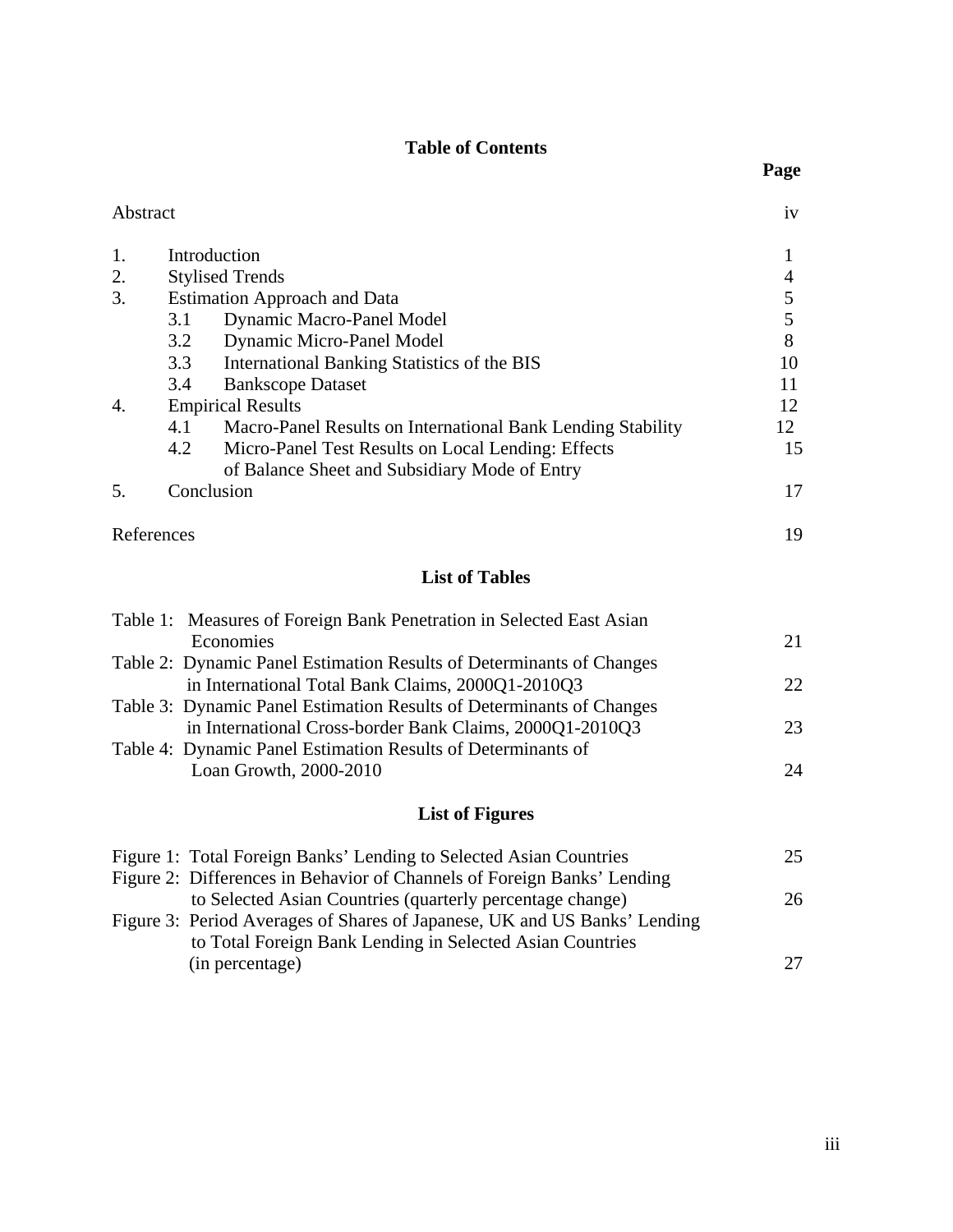#### **Abstract**

The possible crucial role of international bank lending in the transmission of adverse economic disturbance from advanced economies to emerging economies in the recent global financial crisis has once again placed this type of capital flows into sharper scrutiny both in academic and policy discussions. We construct macro-and micro-panel data on international bank lending to six Asian economies, viz., Indonesia, Korea, Malaysia, Philippines, Singapore and Thailand, to analyse a number of objectives. We first examine the influence of a number of critical determinants not only to overall international bank lending but also to cross-border bank lending, and obtained one critical finding in this part of the study that cross-border lending by international banks tend to pull-out from host economies during difficult times in source economies, whereas such retrenchments are not evident on an aggregated basis. This may suggest that encouraging brickand-mortar affiliates of international banks to 'set up shop' in recipient economies may be the judicious choice for these economies. We next critically examine the difference between subsidiaries and branches of international banks in terms of their ability to shield themselves from the financial difficulties of their global parent banks and thus their ability to continue lending in destination markets. According to our results, foreign bank subsidiaries are more capable in this regard. This finding carries with it the obvious attraction of favouring an organisational banking structure that is biased towards subsidiaries. However, national banking regulators should remember that apart from encouraging a host of other domestic and crossborder initiatives, encouraging the entry of brick-and mortar subsidiaries of international banks should not be viewed as a panacea to financial stability concerns of not only economies in Asia but also in emerging markets in general.

|                   | <b>JEL Classification:</b> $C23$ , F34, F36, G15 and N25             |  |
|-------------------|----------------------------------------------------------------------|--|
| <b>Key Words:</b> | International Bank Lending; Cross-border Lending; International Bank |  |
|                   | Exposure; Asian Economies.                                           |  |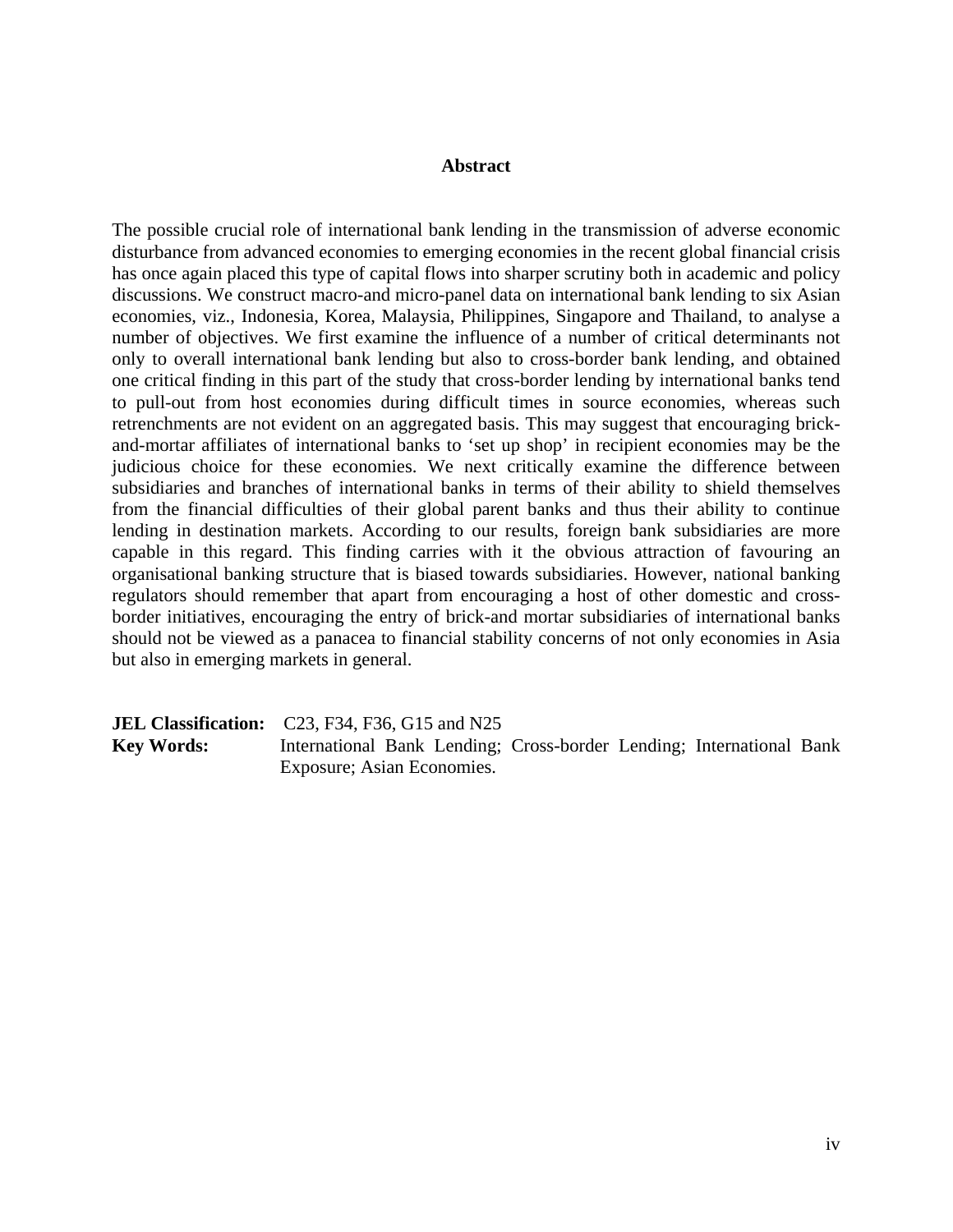#### **1. Introduction**

One notable trademark of financial globalisation has been the remarkable rise in crossborder banking linkages between countries in recent years. The pros and cons of these linkages in turn are currently being intensely re-assessed in the wake of the 2007-2009 global financial crises. The alleged advantages are well-known—emerging market countries are deemed to have benefitted in the form of mitigating anti-competitive behaviour on the part of domestic banks in view of competition or the threat of competition from foreign banks which arguably leads to efficiency gains manifested in the form of greater variety in financial services and lower prices; the transfer and spill-over of knowledge and technical know-how as well as the greater availability of finance most especially to credit-constrained firms and households. Yet the recent interruption of the recent global financial crisis to this spectacular rise in international bank lending serves as a stark reminder, most especially to policymakers, that international bank lending can rapidly transmit adverse shocks emanating from developed financial markets to emerging markets. It is no surprise that under this circumstance, the role of the global banking system, in general, and international bank lending, in particular, has once again been placed into close scrutiny. As a testament to this greater focus on the consequential role of large and volatile cross-border capital flows, most especially that of greater cross-border banking interconnectedness, this concern has in fact been placed high in the policy reform agenda of the global financial system by the International Monetary Fund and the G-20 (IMF, 2010).

 In the case of the East Asian economies, the intensified volatility in global bank lending and the accompanying sharp drops in lending by the international banks in late 2008 have brought back fears of a repeat episode of credit squeeze suffered by these group of economies during the height of the 1997-98 East Asian financial crisis (Figure 1). Indonesia, Korea and Thailand, arguably among the most severely affected economies by the Asian financial crisis, experienced sudden and sharp reversals of international bank lending flows. Specifically, total international bank claims on Indonesia, Korea and Thailand contracted by average annual rates of 6.3 percent, 7.5 percent and 13.3 percent, respectively, from 1997 to 2000. Thereafter, a steadfast surge in international bank lending resumed and flooded these same East Asian markets for five consecutive years until the collapse of Lehman Brothers in 2008. Korea, for instance, experienced a remarkable growth in international bank lending at an average annual rate of around 35 percent from 2003 to 2007. In 2008, the country, however, suffered a sudden retrenchment in international bank lending of around 20 percent. Neighbouring Asian countries such as the Philippines and Malaysia also experienced similar rates of sharp contractions in international bank lending that same year.

 The importance of international bank lending can also be understood from the size of the loans coming especially from the banks of three advanced economies, namely Japan, US and UK. In early 2010, the total lending of banks from these three industrialised economies to the ASEAN- $5<sup>2</sup>$  economies and Korea varied from less than 10 percent to as high as 75 percent of the annual GDP of these East Asian economies. In the case of Indonesia and the Philippines, for instance, the total loans of the banks from these three advanced economies hovered at around 6 to 9 percent of Indonesia and Philippines's GDP, respectively. In the same year, Thailand

 $\overline{a}$ 

 $2^2$  Comprise of Indonesia, Malaysia, Philippines, Singapore and Thailand.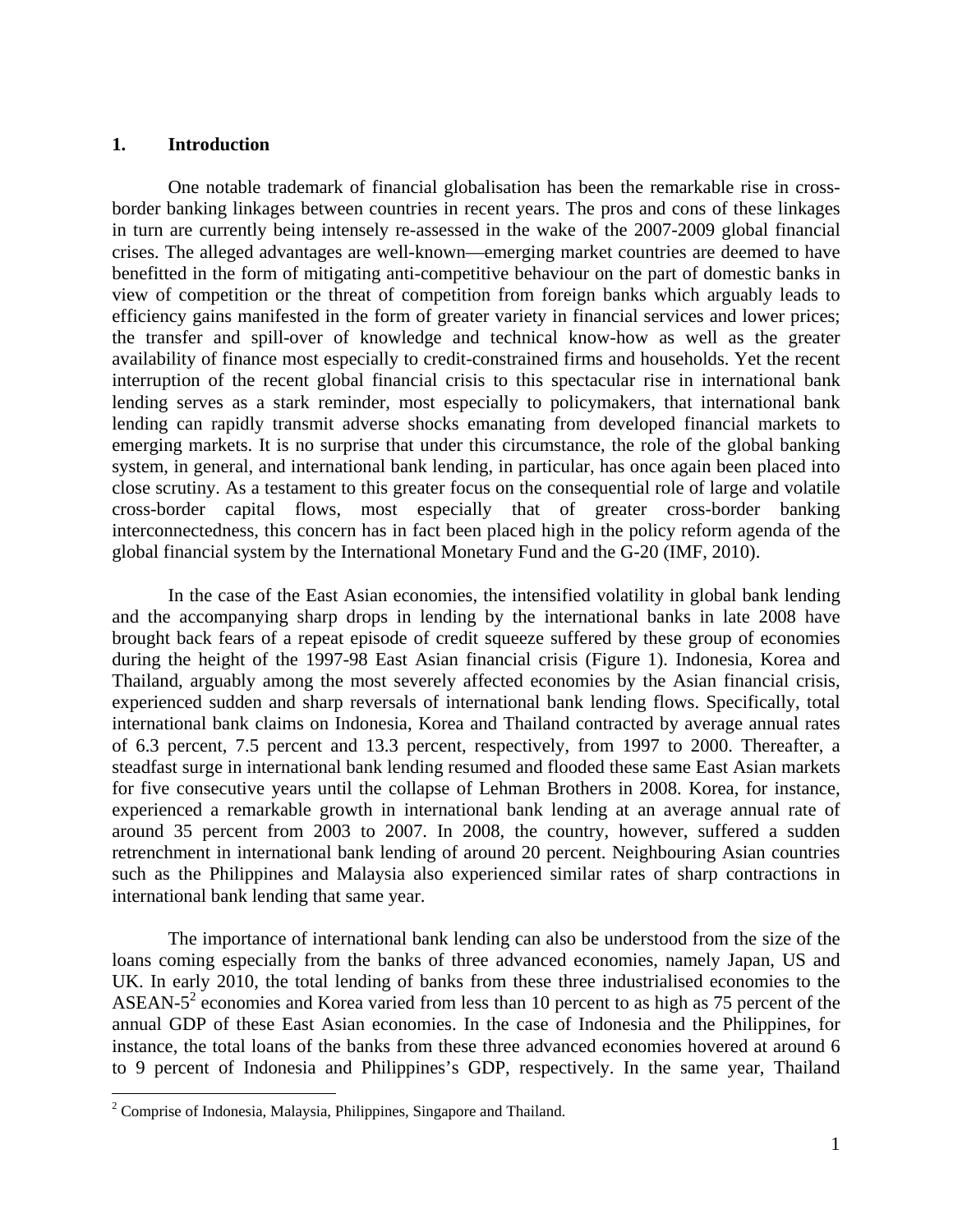received around 15 percent of its GDP in terms of lending from these three advanced economies, whereas Korea and Malaysia reported a higher amount of lending of around 25 percent of their respective GDP from these advanced economies. Finally, in view of its status as a regional financial centre, Singapore received flows of international bank lending from these same advanced economies in the tune of around 75 percent of its GDP in 2010.

In light of the interconnectedness of the domestic banking systems in the above mentioned East Asian economies to lending by international banks, and its consequent role as a crucial source of finance for these economies, the key objectives of this paper are as follows. Our study assesses the fundamental determinants of lending by banks from the three advanced economies of Japan, UK and US to five Southeast Asian economies (Indonesia, Malaysia, Philippines, Singapore and Thailand) and Korea. These six Asian economies are selected for their relatively increased reliance on international bank lending, both prior to the 1997-98 East Asian crises as well as in the years preceding the recent global financial crisis. With regard to the former, for instance, there is now sizeable literature that ascribes the cause and severity of the Asian financial crisis to the large short-term bank loans that these economies obtained mainly from the three aforementioned advanced economies. It should not come as a surprise then that once we examine the stylised data on international bank lending, banks from Japan, UK and the US have lent strongly in these economies not just in recent years as noted above, but also since the early 1990s when this surge in international lending coincided with the process of liberalisation and structural reforms in the banking sector of these Asian economies.

 The fundamental determining factors that we examine here include home and host country indicators. Economic performance as measured by the GDP growth rates of both the host and home economies are included as potential pull and push factors, respectively, and as such tries to account for the effect of cyclical conditions in home and host economies to international lending. Interest rate differentials between the host and home economies are another macroeconomic factor that we examine and try to account for the role of relative rates of return. One should note that these factors have come to be considered as standard in the emerging literature on the determinants of international bank lending.<sup>3</sup> This study, however, goes beyond the examination of the standard fundamental determinants of international bank lending by squarely ascertaining the role of three other critical factors.

First, we take into account the role of expectations regarding short-term volatility in the global financial market in driving shifts in global supply conditions with regards to international bank lending. Second, a topical concern which resurfaced during the recent global financial crisis is the issue of potential spill-over or contagion effect. A crucial question in this regard is whether decisions by international banks to ramp-up or contract their lending to one country necessarily extend to neighbouring economies in the East Asian region. This has come to be known in the seminal literature as the potential existence of a common lender effect.<sup>4</sup> Finally, we deal with the issue of stability in international bank lending to our six Asian host economies by examining it via the sensitivity or reaction of lending by international banks to shocks coming from their own economies while, at the same time, taking into account the extent of the exposure by international banks into these same Asian economies. In other words, we investigate whether an

 $\overline{a}$ 

 $3^3$  See, for instance, Buch, et al (2010).

 $4$  See, for instance, van Rijckeghem and Weder (2003).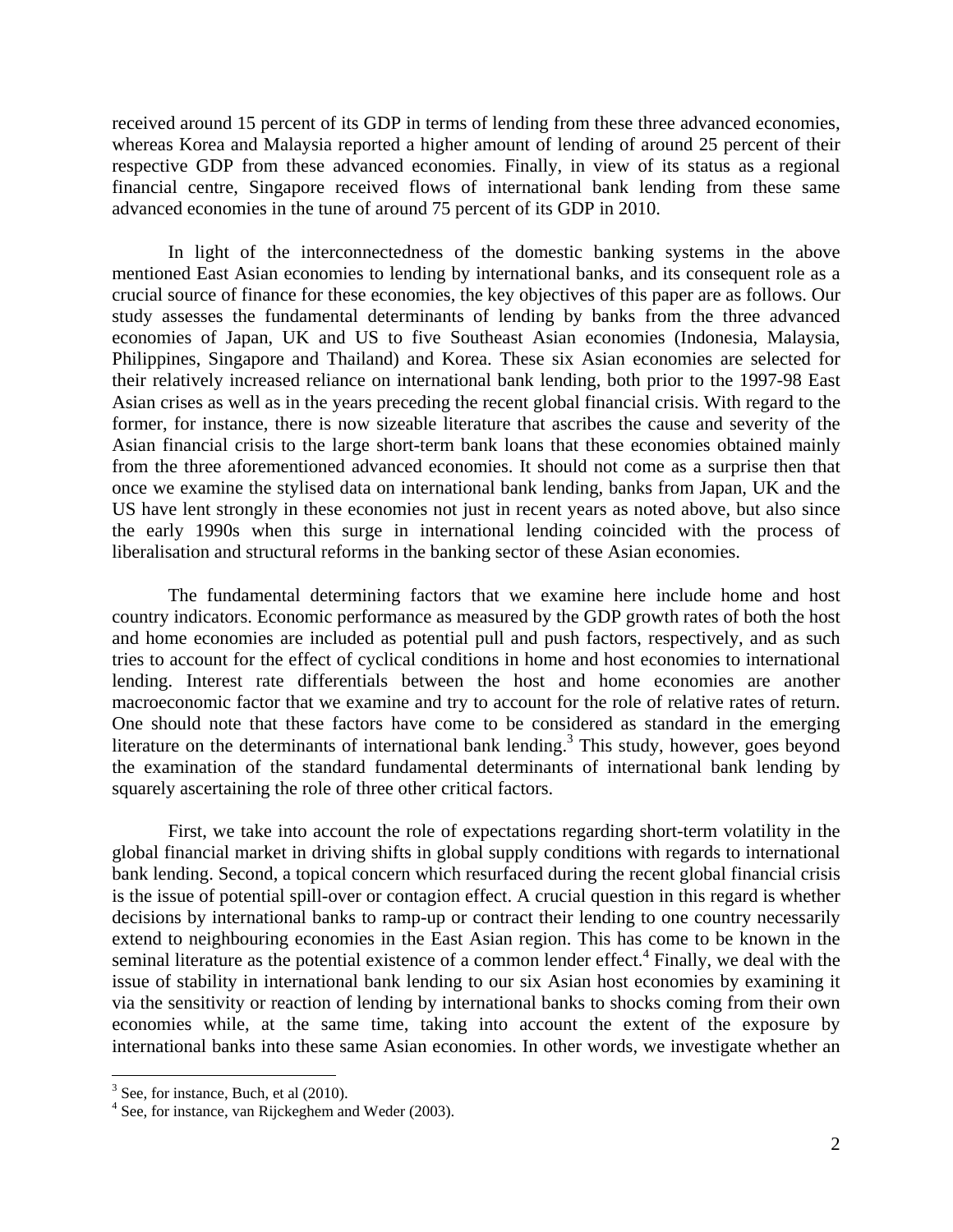escalation in international bank exposure to the six Asian host economies translates into steady financing on the part of these international banks in the face of economic disturbance occurring in their own economies. In view of what transpired during the recent global financial crisis as well as contentions of previous literature on the issue of stability in international bank lending against the background of shocks coming instead from *host* economies,<sup>5</sup> this is certainly a timely and interesting research objective to pursue.

That said, rather than simply focusing solely on the overall international bank lending,<sup>6</sup> we also assess the impact of the above mentioned determinants on cross-border lending by international banks. By comparing the extent of influence of the above same determinants on overall international bank lending as opposed to cross-border lending by international banks, we are able to investigate on an aggregate level the distinctive influence of each factor on the two channels by which international banks lend – cross-border vis-à-vis that of local lending. More importantly, in doing so, we can also explore the relative stability of the two channels of international bank lending. This is again a well-timed and worthwhile task to pursue in light of recent evidence that brick-and-mortar presence of international banks in recipient economies is the more prudent and judicious policy to undertake within the context of host economies.<sup>7</sup>

The strength and soundness of the international bank's balance sheet should also influence its capacity to extend loans. Deterioration in its asset quality, for instance, would affect the capital adequacy position of the bank and in turn would influence its lending decision (Bayoumi and Melander, 2008). In order to test the likely impact of balance sheet strength and quality on the lending of the bank, our micro-panel empirical estimation will include a number of commonly observed balance sheet indicators that deal with aspects of size, solvency, net interest margin, profitability and liquidity.

Finally, once we have some understanding on the relative stability of the two channels of international bank lending as emphasised above, our study will then dig-deeper by dealing squarely with another relevant and contentious policy issue of the mode or organisational form of entry of international banks. Do subsidiaries and branches of international banks in the six Asian economies have a crisis-mitigating impact in terms of an unfettered capacity to lend in these economies during the recent crisis? In relation to this research question, we would like to know whether there is a significant difference between these two organisational forms of entry as far as their ability to withstand financial difficulties in their global parent banks and thereby are able to continue lending in the six economies.

These are again crucial research questions which have recently been brought into the limelight of policy discussions and arguments on the issue. One of this argument, for instance, is that the attraction of being able to easily ring-fence the assets of subsidiaries of foreign banks as opposed to foreign bank branches arguably leads banking regulators to favour an organisational bank structure comprising mainly of subsidiaries rather than branches (Mihaljek, 2010; Fiechter et al, 2011). In addition, as a perceived advantage for the international bank, the ability to screen and monitor its lending activities may be improved by the establishment of a local subsidiary (de

1

<sup>&</sup>lt;sup>5</sup> See, for instance, Peria et al (2005).

<sup>&</sup>lt;sup>6</sup> See, for instance, Siregar and Choy (2010).

<sup>&</sup>lt;sup>7</sup> See, for instance, Kamil and Rai (2010) and de Haas and Lelyveld (2010).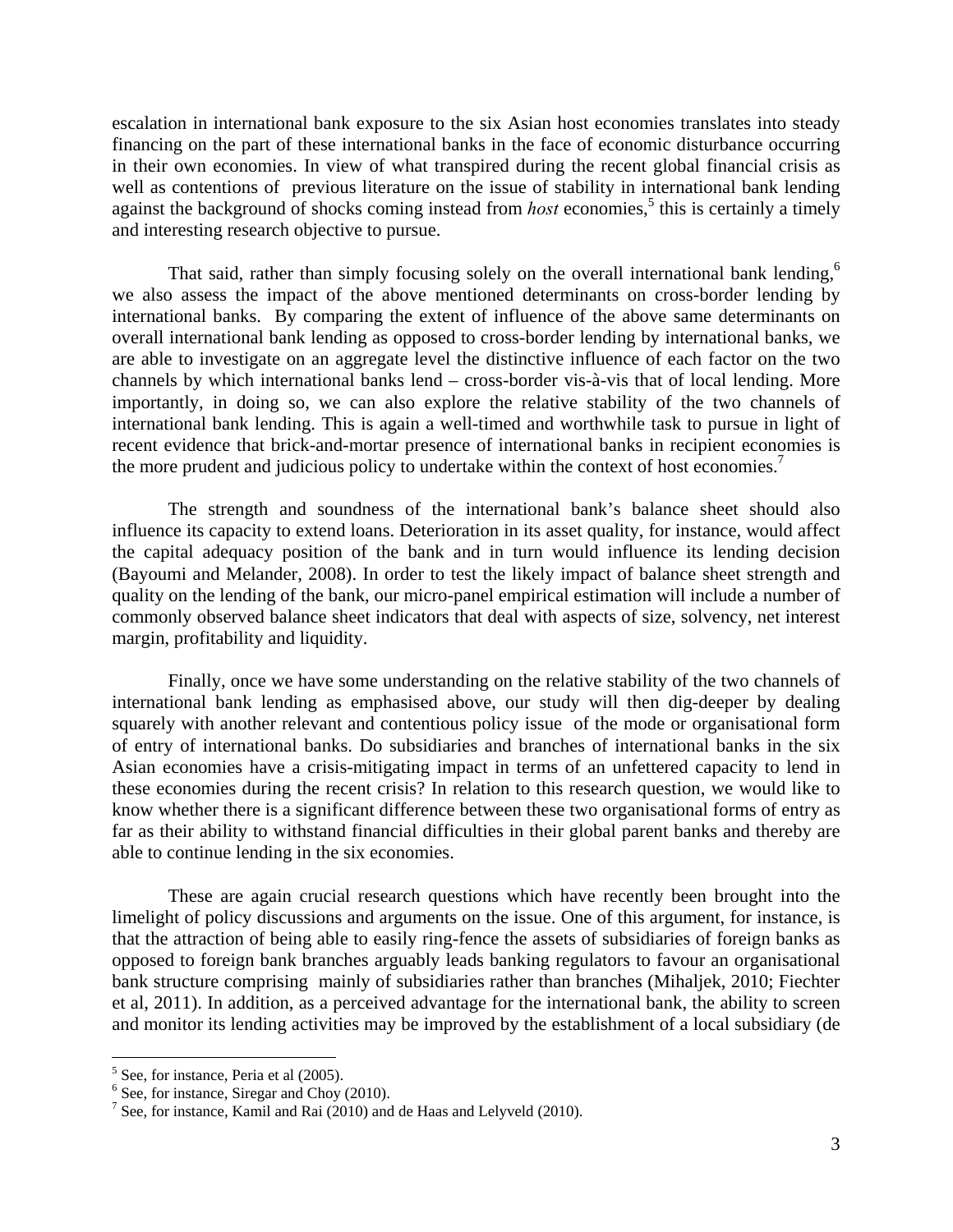Haas and van Horen, 2011). On the other hand, though, while the local subsidiary reduces geographical distance, Aghion and Tirole (1997) argue that it could potentially create "functional distance" within the bank as information may not be efficiently passed on from the subsidiary to the headquarters of the bank. It is quite a surprise that in spite of the policy importance of the issues raised above, to the best of our knowledge, hardly any formal empirical work has been conducted to investigate the lending behaviour of subsidiaries and branches during a crisis, particularly so in the recent global financial crisis. We consider this aspect as one key contribution of our study.

The paper proceeds as follows. Section 2 briefly presents key trends and stylised facts. Section 3 introduces the empirical approach as well as the data employed, after which we proceed to Section 4 to elaborate in greater detail the exhaustive empirical findings. The paper ends with a brief concluding section.

#### **2. Stylised Trends**

<u>.</u>

Private international capital flows are a defining feature of the global financial landscape and the experience of the six Asian economies that we examine here are no exception. Lending on an aggregated level by international banks or global banks that occur through two distinct channels -- directly, via cross-border lending by parent banks headquartered abroad, or indirectly, via credit extended by the local affiliates of these globally active banks – have expanded rapidly for these six economies from modest levels in the beginning of 2000s (Figure 1). However, this expansion has been quite volatile and uneven across the six economies and as such is intermittently punctuated by bouts of surges and reversals throughout the decade. Perhaps with the lesser exception of Thailand, the latter characterisation is much more drastic and consistently felt across the six economies during the recent GFC of 2008-2009, and at which time put a dramatic end to an international bank lending inflow boom that were experienced by these economies during the middle and latter part of the decade.

Nonetheless, a more careful examination of what transpired during the recent GFC suggests a more nuanced story to the sudden reversal in international bank flows in these six Asian economies. The component of international bank lending extended directly by the overseas headquartered parent banks of these internationally active banks is very volatile and experienced a much sharper decline during the recent crises as opposed to credit extended by the local affiliates of these same internationally active banks, which either slowed to a lesser extent than the former or quickly recovered in the immediate aftermath of the recent crises (Figure 2). In other words, the sudden retrenchment in international bank flows during the recent financial turmoil was predominantly driven by the sudden curtailment in cross-border lending by internationally active banks.

It is interesting to note also that between the early-1990s and prior to the Asian financial crisis, Japanese banks were the largest sources of funding for the banks and corporations in these six economies (Figure 3). $8$  For instance, at one point between the period of 1990 to 1994, Japanese lending amounted close to 60 percent of total international bank lending in Thailand, Singapore and Indonesia. Not far from these three economies are Korea and Malaysia which

 $8$  An exception is the Philippines which is heavily dominated by lending from US-owned banks.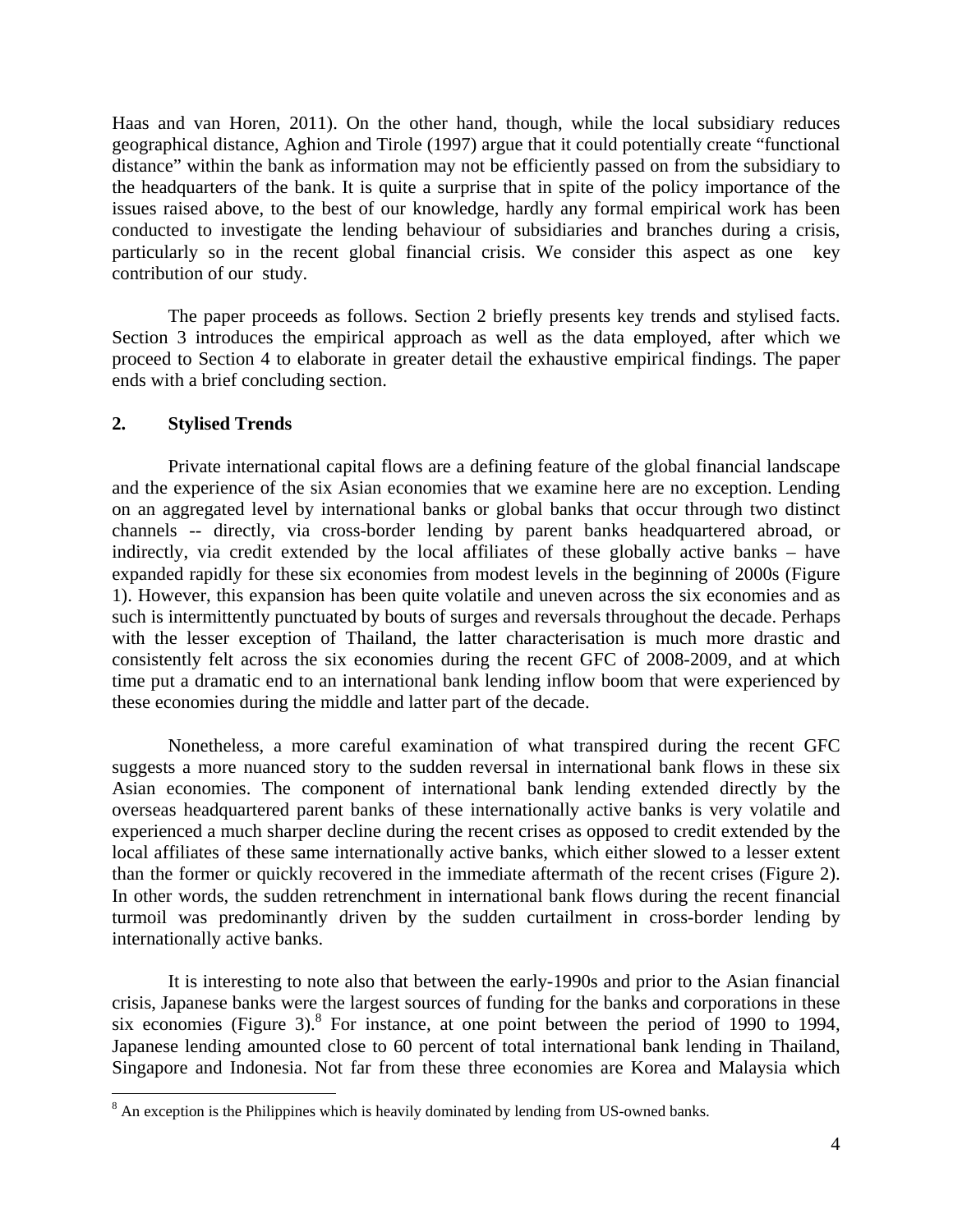recorded lending by Japanese banks of around 30 and 40 percent, respectively for the same period. As evident in Figure 3, close to the onset of the Asian financial crisis and in its aftermath, a consistent waning in the share of lending by Japanese banks was experienced by all six economies. The diminishing dominance in lending by Japanese banks has been replaced recently to some extent by UK banks and ever consistently by US banks. As a result of the critical influence of Japanese, UK and US owned-banks, the combined lending of these three big economies accounted for at least to around half of the combined lending by developed countries to the six Asian economies in the last two decades (Figure 3).

Finally, it is noteworthy to mention that while international banks that are headquartered overseas have expanded their lending activities for the greater part of this decade via their crossborder lending to all of the six economies, the extent of penetration by the local affiliates of these international banks reveals that these so-called foreign banks have made inroads into these six Asian economies but the extent of participation vary depending on the measure one uses. For instance, as presented in Table 1, in terms of the share of foreign banks to the total number of banks in the respective Asian economies' banking system, it shows that, with the lesser exception of Korea, the number of local affiliates of these international banks account for at least half of the domestic banking systems of these economies. Whereas, an examination of the share of foreign banks in terms of total domestic banking assets indicate that foreign banks account for less than a third of domestic banking assets in these economies. This latter point may be a reflection that in these Asian economies, takeovers by foreign banks have been in the form of purchases of small financial institutions (Gopalan and Rajan, 2010).

#### **3. Estimation Approach and Data**

#### **3.1 Dynamic Macro-Panel Model**

The basic working empirical model employed to assess the possible determinants of international bank lending is represented by the following dynamic panel equation:

$$
\Delta logClaim_{\S_{j,t}} = \alpha_0 + \alpha_1 \Delta logClaim_{\S_{j,t-1}} + \beta_1 indiff_{ij,t} + \beta_2 VIX_t + \beta_3 Clement_{\S_{j,t}} +
$$

$$
\beta_4 growth rate_{f,t} + \beta_5 growth rate_{f,t} + \beta_7 growth_{f,t} \times \exposure_{i,t} + \nu_{i,t} \tag{1}
$$

Where *i* and *j* represent country pairs *i* and *j*, and *i* denotes the home or source economies of international bank lending (Japan, UK and US), while *j* denotes the six Asian host or recipient countries of Indonesia, Korea, Malaysia, Philippines, Singapore and Thailand. The dependent variable in this section of the paper,  $\triangle \log Clains_{ii,t}$  is the logarithmic differences of international bank lending from banks in home country *i* to our six host countries *j*;  $\Delta \log Clains_{ii,t-1}$  is the lagged of the dependent variable. In Equation (1) we assume that  $v_{ij,t}$  contains the following two effects: (a) the unobserved time-invariant country-pair specific effect,  $\eta_{ij}$ , and (b) a stochastic error term *εij,t*, varying across time and cross-section.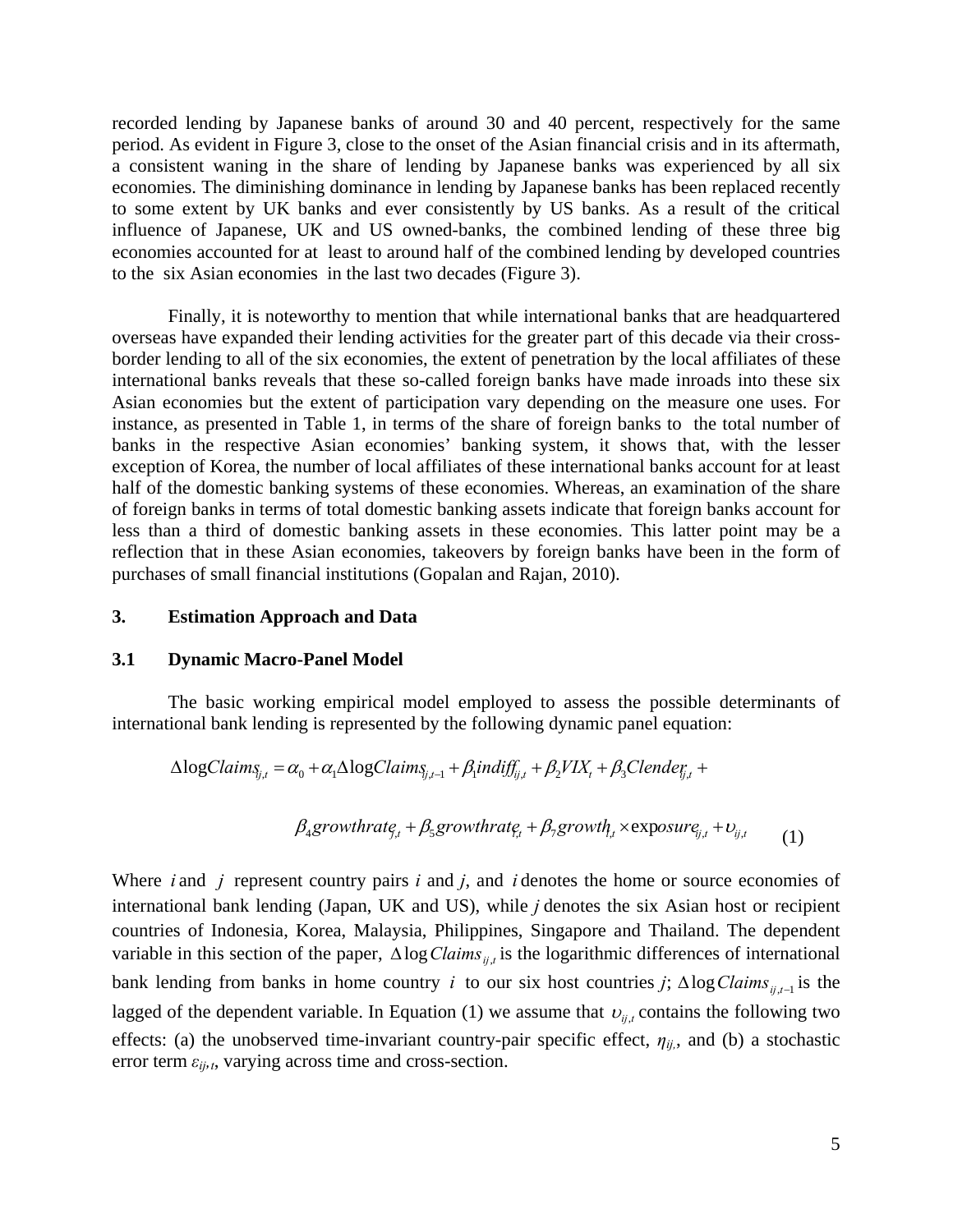We pursue the first group of objectives set out in the beginning of this paper by conducting our estimation of equation (1) in two separate stages. In the first stage we obtain and use for our left-hand side variable, available raw data on total international bank lending (crossborder lending plus total credit extended by affiliates of these international banks), whereas in the second stage we only employ available data on international cross-border lending. In doing so, we can assess the relative stability of local lending by affiliates of international banks in the six Asian host economies vis-à-vis the cross-border lending by these international banks that are headquartered overseas to our same six Asian destination economies.

In terms of our right-hand side variables in equation (1), the fundamental determinants of international capital flows are accounted for by home or push and host or pull factors that figure prominently in the extant literature. The roles of standard macroeconomic factors such as the respective real GDP growth of host country *j*  $(growthrate_{i,t})$  and home country *i*  $(growthrate_{i,t})$ to capture economic cycles and nominal interest differential between host country *j* and home country *i*  $\left(\text{indiff}_{ij,t}\right)$  to reflect rates of return in both home and host economies are included.<sup>9</sup> We expect a positive coefficient on the  $\left(\text{indiff}_{i,t}\right)$  variable as higher interest rate in the host country or, conversely, lower interest rates in the home countries, ceteris paribus, should lead to an increase in international bank flows in the host economies. We also expect a positive coefficient on the real GDP growth of host countries as higher returns in these countries should then lead to a rise in international bank flows in these countries. Whereas, there is ambiguity as to the expected sign of the real GDP growth in home countries as, on one hand, recessionary economic conditions in home countries entail lower profit opportunities at home, which should then encourage foreign banks to seek better or higher returns abroad in which case we expect a negative coefficient on the  $(growthrate_{i,t})$  variable. On the other hand, weak economic conditions in the home countries may signal a worsening of the capital position of foreign banks which should then discourage, or worse, retrench their lending overseas.

Apart from considering the role of traditional push and pull factors on international bank lending, we also take into account a measure of the state of the global financial market, such as the S&P 100 Volatility Index  $(VIX<sub>t</sub>)$  of the Chicago Board Options Exchange which is widely used as an indicator of expected short-term volatility of the global financial market. A high value for the  $(VIX)$  indicates more volatile market expectations and as such we expect a negative coefficient on the  $(VIX)$  variable as greater global volatility should lead to a reduction in international bank flows to host economies (Hermann and Mihaljek,  $2010$ ).<sup>10</sup> Furthermore, in line with the well-cited study of van Rijckeghem and Weder (2003), we also include in our empirical model a measure of the potential contagion or spill-over of changes in international bank flows from one country to another, and is denoted by the  $(Clender_{ii,t})$  variable. More popularly known as the common lender effect, this argues that movements in international bank

 $\overline{a}$ 

<sup>&</sup>lt;sup>9</sup> These macroeconomic factors have also been considered by earlier studies such as by Jeanneau and Micu (2002) and Buch, Carstensen and Schertler (2010).

<sup>&</sup>lt;sup>10</sup> It is also based on this expected relation that  $(VIX)$  is construed as a factor that measures the global supply of international bank lending. Higher volatility corresponding to a high value of  $(VIX)$  makes it more difficult for banks to raise additional capital (Takats, 2010).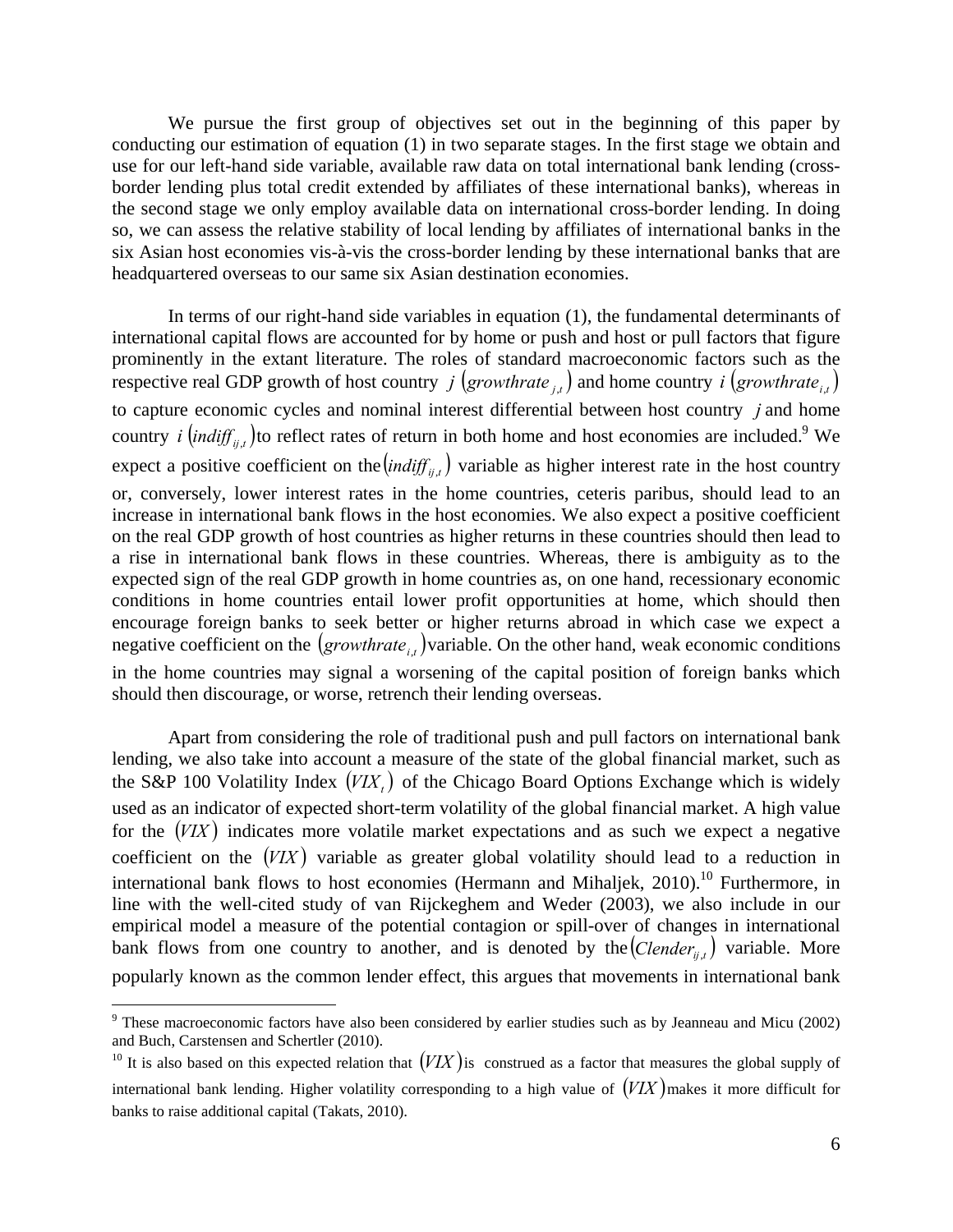lending on one country may be transmitted to other countries that owe from the same international banks. We follow Peria, et al (2005) in accounting for this effect and thus operationalise  $(Clender_{ij,t})$  as the changes in lending from home country *i* banks to all the major Asian host countries except that of the individual Asian host country  $j$ .<sup>11,12</sup> We should then expect that if the common lender effect works, the coefficient on the variable  $(Clender_{ii,t})$  would be positive and significant.

In order to test the impact of home economy shocks on the stability of international bank lending to our six Asian host economies, our main variable of interest, an interaction term between our home countries' real GDP growth rate variable,  $(growthrate_{i,t})$  and a measure of international banks' exposure to our individual Asian host countries,  $(\exp o sure_{ii,t})$ , was created. We measure  $(\exp o \, \textit{sure}_{i,j})$  as the ratio of home country *i*'s international bank lending on one particular Asian host country *j* to the total worldwide lending of home country*i*'*s* banks. The rationale underlying this interaction variable follows on from a similar idea by Peria et al (2005) that the variable  $(growthrate_{i,t})$  can be considered an alternative measure of home economy shocks as it is essentially indistinguishable from a crisis on the grounds that crisis coincide with deterioration in macroeconomic fundamentals such as real GDP growth rates as what happened in developed markets, for instance, during the recent global financial crisis. Consequently, the interaction between the variable  $(growthrate_{it})$ , and with the latter variable on international bank exposure,  $(\exp_{\theta} sure_{ii})$  captures the reaction of international banks to shocks or crisis that emanate from home or source economies which then indicate the commitment, or lack thereof, of international banks to continue lending to host economies. Based on this interpretation, a rise in international bank exposure to host economies has an effect that can work in equal but opposite directions – as exposure increases, the response of international banks to shocks coming from their own economy is either to retrench or remain steady in their lending to the six Asian host economies.<sup>13</sup> Thus, depending on the sign and significance of the interaction term, we can ascertain the impact of international bank exposure on how these international banks respond to a shock that originates from their own economies. A priori, if higher exposure translates into stable

1

 $11$  As pointed out by Peria, et al (2005), in an ideal sense, the common lender effect can be equated to a portfolio allocation choice wherein changes in values of lending trigger an adjustment in other assets or claims. The limitation of working then with aggregated country level data on international bank lending is that it obscures this portfolio allocation decision at the individual bank level.

 $12$  These major Asian host countries are the same six Asian economies that we examine in this paper, that is, Indonesia, Korea, Malaysia, Philippines, Singapore and Thailand plus China. Herein lies the distinction of the present study with regards to the Peria et al (2005) in which the latter defines the common-lender effect as the changes in lending from home country banks to all non-BIS-reporting countries other than that of the host economy. Our rationale for so doing is that we would like to capture more of the regional spillover dimension as far as the movements in this type of flows is concerned.

 $13$  We should point out at this juncture, however, that the major difference between the interaction term used in our study as opposed to the interaction term used in the above cited Peria et al (2005) study is that the latter examines the response of international banks to shocks in *host* economies and as such the interaction term used is the product between the *host* countries' real GDP growth rate (as opposed to the home countries' real GDP growth rate used in our present study) and the measure of international bank exposure. Nonetheless, the interpretation of the expected apriori signs with regards to both the interaction term and the shock variable work out to be similar in both studies.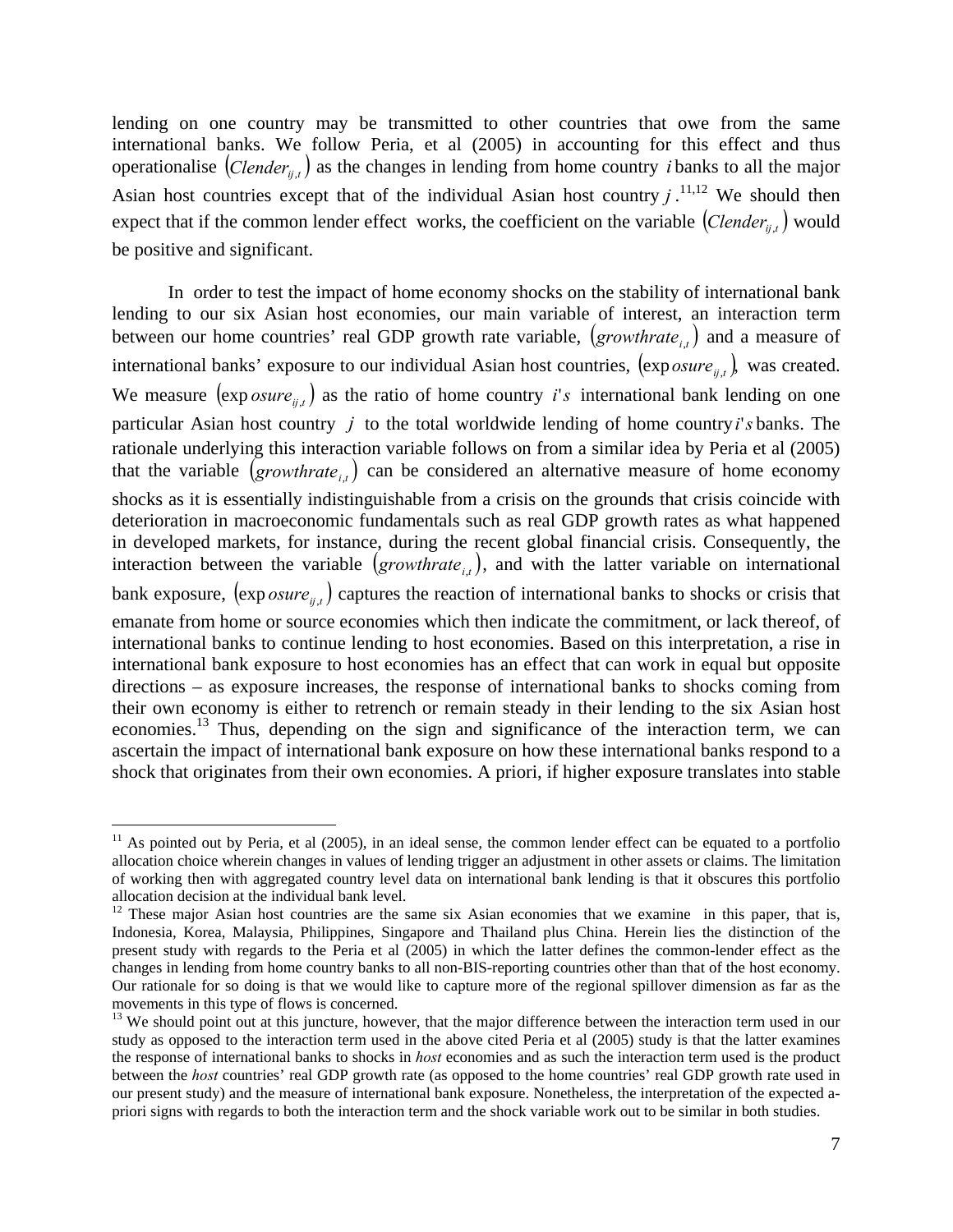international bank lending, we should expect the interaction between home country foreign banks' real GDP growth rate and international bank exposure to be negative.

#### **3.2 Dynamic Micro-Panel Model**

In order to dig-deeper into the overarching issue of the credit stability of international bank lending amidst the financial turbulence that occurred in source economies in the recent global financial crisis as well as the concomitant implications of the balance sheet strength of these same banks, we estimate the following dynamic panel equation on a micro-panel dataset of foreign banks operating in the six Asian host economies:

 $\beta_{11}$ crisisdumm $y_{i,t} + v_{ij,t}$  $\beta_7$  int erestm  $\arg in_{i,t} + \beta_8$  *liquidity*  $_{i,t} + \beta_9$  profitability<sub>it</sub> +  $\beta_{10}$  size<sub>it</sub> +  $\beta_3$ growthhost  $\beta_{i,t} + \beta_4$  int ratehost  $\beta_{i,t} + \beta_5$ solvency  $\beta_{i,t} + \beta_6$ weakness  $\beta_{i,t} + \beta_7$ *loangrowth*  $i_{i,t} = \alpha_0 + \alpha_1$ *loangrowth*  $i_{i,t-1} + \beta_1$  *growth* hom  $e_{i,t} + \beta_2$  int *rate* hom  $e_{i,t}$  + (2a)

Where *i* denotes the individual foreign bank operating in the six Asian host countries of Indonesia, Korea, Malaysia, Philippines, Singapore and Thailand. The dependent variable in this part of the analysis,  $\left( \text{logngrowth}_{i} \right)$  is the growth rate of lending by affiliates (branches and subsidiaries) of these international banks located in the host economies. Just as in the previous analysis, we also include macroeconomic home or push and host or pull factors of host country lending by foreign banks in equation (2a). To be more specific, we employ two home country variables of the foreign banks, i.e., home country GDP growth ( $\text{growth}\$ hom  $e_{i}$ ) and home country lending rate  $(\text{int rate hom } e_{i,t})$  as well as two analogous host country variables: host country GDP growth  $(growth_{\text{rowth}})$  and host country lending rate  $(\text{int rate}_{\text{not}})$ . Along similar lines of arguments presented in the previous section, we expect that the sign of home country GDP growth is ambiguous with respect to host country lending by foreign banks, whereas host country GDP growth is expected to be strongly positively related to host country lending by foreign banks. Furthermore, higher home (host) country lending rates will be negatively (positively) related to host country lending by foreign banks as higher lending rates in a country makes it attractive for banks to expand their credit in that economy.

As a point of departure with the earlier presented dynamic macro-panel model, we now include in equation (2a) a set of bank specific balance sheet variables in order to control for other bank characteristics that may influence the decision of a bank to extend credit. Strengthening the balance sheet position of international banks has taken more prominence and traction in recent years in light of the package of proposed changes in the regulatory structures and supervisory standards in advanced economies' financial systems. Perhaps one underlying motivation in these discussions comes from the belief that the deterioration in the balance sheets of international banks from advanced economies has been blamed as one of the root-causes for the sharp and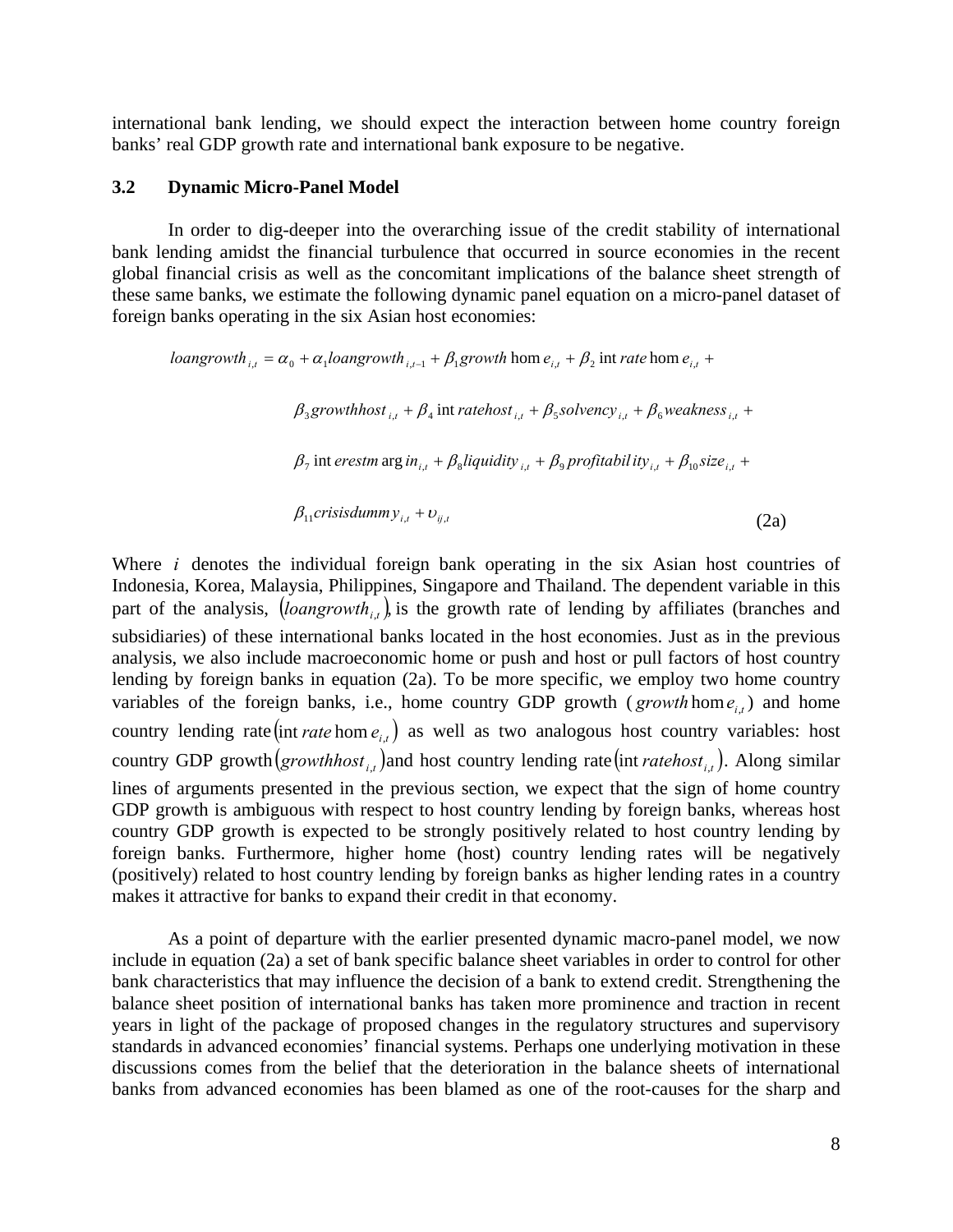sudden drops in lending of international banks to East Asian economies in late 2008 and early 2009. For instance, doubts about the quality of international banks' balance sheets started to surface intensely starting in 2008 especially in the wake of the collapse of Bear and Stearns and Lehman Brothers (Hoggarth, et al, 2010). Thus, as earlier mentioned, another timely contribution of this study is on the inclusion and assessment of the effects of various balance sheet indicators with regards to the lending of these international banks to the six Asian economies.

A number of balance sheet indicators are thus considered in equation (2b). Quality and adequacy of assets are represented by total assets  $(size_{i,t})$ , liquid assets to total assets  $(iquality_{i,t})$ and equity to total assets  $(solvency_{i,i})$ . Theoretically, a strengthening of asset size and quality should have a positive effect on international bank lending. In addition, we also consider a cost factor measured as the ratio of the loan loss provisions to net interest revenue (weakness<sub>it</sub>). It is expected that a rise in this measure of cost factor should reduce the capacity to lend of the bank. Lastly, but equally important is the overall past performance of the bank. In this case, we consider the commonly used indicator of profit, i.e. return-on-asset  $\left( \text{profitability}_{i,t} \right)$  The lending activity of a bank should be positively related to its level of profitability. Furthermore, banks that enjoy higher net interest margins  $\left(\text{int }\text{er} \text{est } m \text{ arg } \text{in}_{i,t}\right)$  tend to expand its lending.

We also include a crisis dummy  $(crisisdummy_{i,t})$  which takes on the value of 1 for the years 2008-2009 to capture the amplified volatility emanating from the global financial crisis, whereas it is zero otherwise. There is actually ambiguity as to the expected sign of this crisis dummy variable with respect to its effect on host country lending by the affiliated branches and subsidiaries of the international banks. On one hand, the coefficient of this variable has been found to be either insignificant or even positive by earlier empirical studies such as by Peria et al (2005), De Haas and van Lelyveld (2006) and De Haas and van Lelyveld (2010). The underlying argument in support of this evidence is that the affiliated offices of these international banks in host economies can rely on their parent banks for support in case they encounter financial difficulties which make these group of banks either insensitive or robust to crisis episodes. This is unlike that for domestic banks which lack support from parental banks which have 'deep pockets' and will have to rely on their own resources in times of financial strain. On the other hand, the nature and scale of acuteness of the recent global financial crisis in which the robustness and resilience of this so called internal capital support from parent banks to their network of affiliates in overseas locations was severely tested in the wake of the economic slowdowns in the home countries of these global banks, and as such we expect a negative coefficient for the crisis dummy variable.

Finally, in order to advance with our final main objective as highlighted in the beginning of the paper, which is, to test the credit stability implications of foreign bank branches as opposed to foreign bank subsidiaries as distinct organisational forms of entry of foreign banks, we create another dummy variable to capture the organisational form of foreign banks in our sample. To be more specific, the *subsidiary*, dummy variable takes a value of one if the particular foreign bank in our sample is a subsidiary operating in the individual six Asian economies, whereas it is zero if the particular foreign bank is a branch. We then use this dummy variable to create an interaction term with our earlier crisis dummy variable to explicitly test the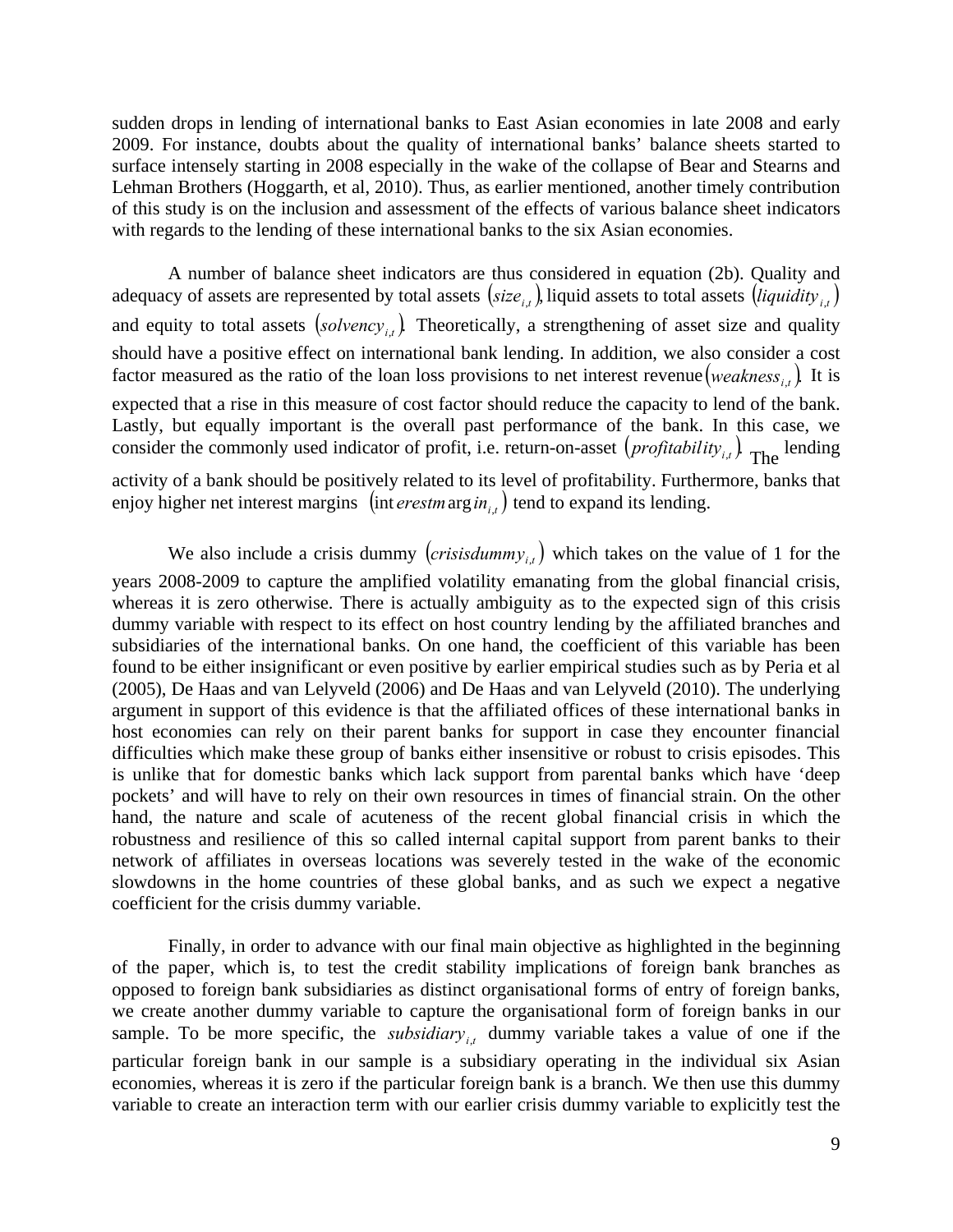differences between subsidiaries and branches in their credit stability consequences to our six Asian host economies. We therefore expect to find support to the argument that subsidiaries rather than branches can shield themselves from the financial difficulties of its global parent bank if the sign of the coefficient of this interaction term comes out to be positive upon its inclusion in the same dynamic micro-panel regression that we encountered previously in equation (2a). For completeness, the dynamic micro-panel regression presented earlier as equation (2a) can now be expressed as:

$$
loangrowth_{i,t} = \alpha_0 + \alpha_1 loangrowth_{i,t-1} + \beta_1 growthhome_{i,t} + \beta_2 int ratehome_{i,t} +
$$

 $\beta_3$ growthhost<sub>i,t</sub></sub> +  $\beta_4$  intratehost<sub>i,t</sub> +  $\beta_5$ solvency<sub>i,t</sub> +  $\beta_6$ weakness<sub>i,t</sub> +

 $\beta_7$  interestmargin<sub>it</sub> +  $\beta_8$  *liquidity*<sub>*i*,t</sub> +  $\beta_9$  profitability<sub>*i*,t</sub> +  $\beta_{10}$ size<sub>*i*,t</sub> +

 $\beta_{11}$ crisisdummy<sub>i,t</sub> +  $\beta_{12}$ crisisdummy<sub>i,t</sub> × subsidiary<sub>i,t</sub> +  $v_{ij,t}$ (2b)

#### **3.3 International Banking Statistics of the BIS**

As discussed, the estimation of equation (1) in two separate stages requires us to obtain two country-level dependent variables on international bank lending -- foreign bank claims and cross-border claims, respectively. We extract these two variables and facilitate the construction of our panel using the *International Banking Statistics* made available by the Bank for International Settlements (BIS). Specifically, in the first stage of our estimation of equation (1), we use data on foreign bank claims, the *foreign financial claims* of international banks to the financial and non-financial sectors in the six Asian economies as reported in the BIS's *Consolidated Banking Statistics*. This bilateral data comprises of the *international financial claims* – defined as the sum of the credit extended by the foreign banks headquartered overseas (cross-border claims) and the credit extended in foreign currencies by the affiliates of foreign banks in host economies (local claims of foreign affiliates in foreign currency) – plus the credit extended in local currency by the affiliates of foreign banks in host economies (*local claims of foreign affiliates in local currency*). As emphasised in the previous section, driven by the relative importance of international bank lending from Japan, UK and US banks in the six Asian economies, the focus of our first-stage estimation of equation (1) will be on the behaviour of foreign bank claims from banks coming from these three advanced economies.

On the other hand, obtaining convenient and suitable data on the cross-border claims variable with regards to the second stage of our estimation of equation (1) is not straightforward. One limitation of the BIS Consolidated Banking Statistics is that the data on international financial claims does not disaggregate 'pure' cross-border claims from that of the credit extended in foreign currencies by the affiliates of foreign banks, i.e., local claims of foreign affiliates in foreign currency. Alternatively, one can resort to using the external positions of BIS reporting banks to the financial and non-financial sectors of our six Asian economies as reported in the BIS's Locational Banking Statistics. This is also the data that we use for our variable on cross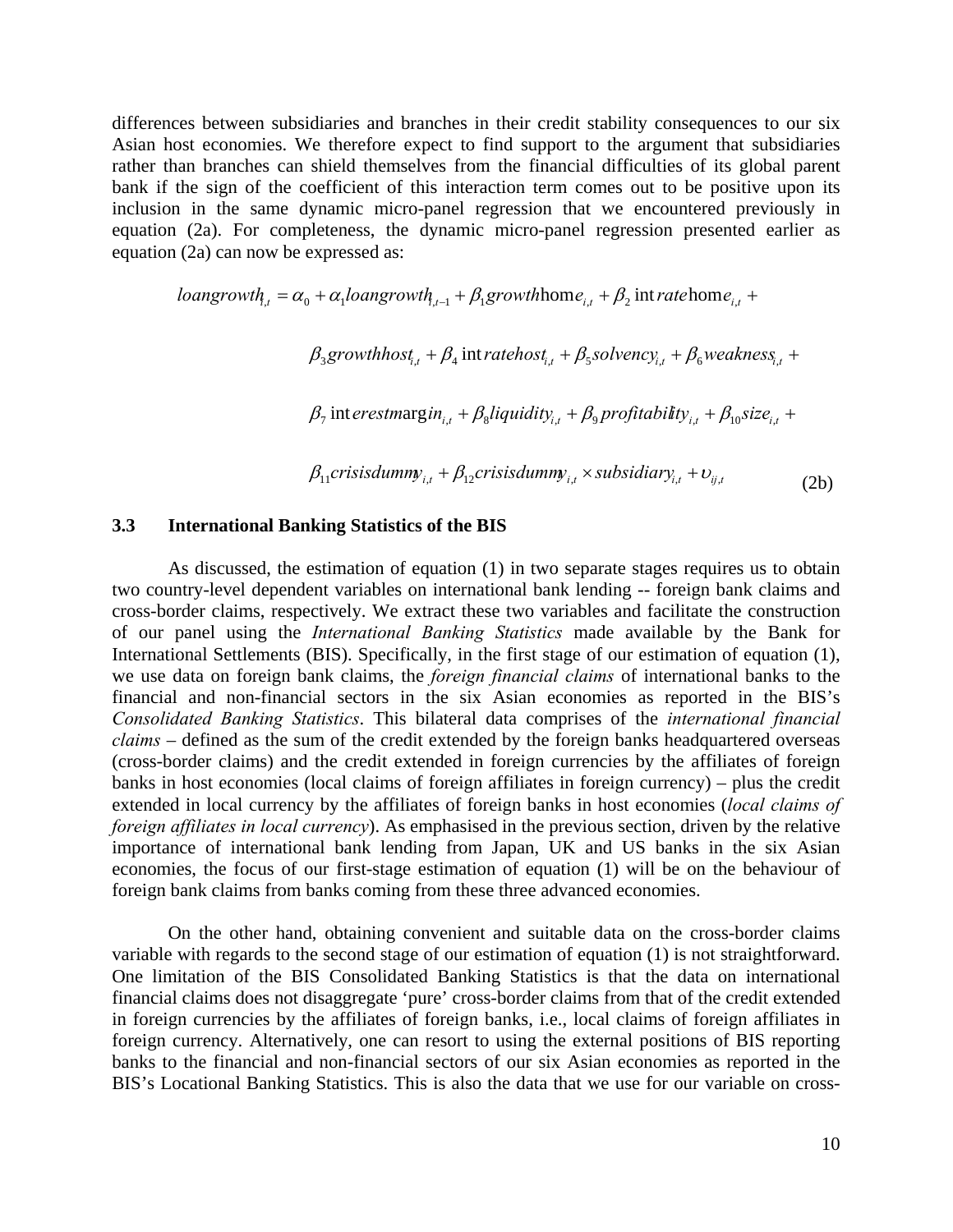border claims at this stage of estimation of equation  $(1)$ .<sup>14</sup> However, an issue with the Locational Banking Statistics on cross-border loans is that unlike the Consolidated Banking Statistics on foreign financial claims of international banks, it only makes available to the public the aggregate cross-border claims of all the BIS-reporting home country banks to non-BIS reporting countries including that of the six Asian economies examined here. In other words, in contrast to the estimation of equation (1) in the first stage in which we specifically focus on the behaviour of bilateral foreign bank claims from banks coming from the three advanced economies of Japan, UK and the US, a constraint faced by this study is that similarly investigating the respective bilateral cross-border claims of the three major home country banks in the second stage of estimation of equation (1) is not possible due to limitation on the available data. Thus, we settle at this stage of our estimation of equation (1) with the data on aggregate cross-border claims of all the BIS-reporting home country banks, which mostly comprise of industrialised countries, to our individual six Asian host economies.15,16

Finally, we construct the common lender variable,  $(Clender_{ii,t})$ , and the variable on exposure,  $(exposure_{ii},)$  in the first stage of estimation of equation (1) using the above mentioned BIS Consolidated Banking Statistics data on international financial claims, whereas these same two variables were constructed using the BIS Locational Banking Statistics data on external positions of BIS reporting banks in the second stage estimation of equation  $(1)$ .<sup>17</sup>

#### **3.4 Bankscope Dataset**

 $\overline{a}$ 

The raw data used in the calculation of the bank-specific variables of foreign banks as well as the raw data on total loans of affiliated branches and subsidiaries of foreign banks in equations (2a) and (2b) above were obtained from the Bureau van Dijk's BankScope database for all active foreign commercial banks in the six Asian host economies. This widely used subscription-based database makes available yearly balance sheet and income statement data for individual banks in a large number of countries including that of our six Asian economies. To be sure that the individual foreign commercial banks covered by the database were representative of the foreign commercial banking system in each of the six countries, they were verified by information obtained from the respective national monetary authorities.<sup>18</sup> The advantage of working with Bankscope on the lending of affiliated branches and subsidiaries of foreign banks

 $14$  Hermann and Mihaljek (2010) also use this data for their own variable on cross-border flows.

<sup>&</sup>lt;sup>15</sup> One should then note this caveat upon our presentation of the empirical results in the subsequent section of the paper.

<sup>&</sup>lt;sup>16</sup> One should also be made aware of the distinction between the BIS Consolidated Banking Statistics and Locational Banking Statistics. In the former, creditor data is reported according to the nationality principle while the latter is based on the residency principle. An illustrative example will be helpful here. Take for instance US bank loans which are consolidated on a worldwide basis regardless of their location (including for example US bank branches in Paris). In the locational statistics, all cross-border loans made by international banks in the US (including for instance Japanese banks) are reported as 'US', while the loans from US bank branches in Paris are reported as French loans. For further discussion on the limitation of BIS data, please refer to Box 1 of Hoggarth, et.al (2010).

 $17$  In view of the limitation we face in terms of available data on cross-border lending as highlighted above, one should note that in the latter construction of these two variables, the aggregate cross-border lending of all the BISreporting home country banks were used.

<sup>&</sup>lt;sup>18</sup> In this study, we use a standard definition of a foreign bank, that is, if foreign shareholders own a majority of outstanding shares that exceeds 50% of the subscribed capital of a bank.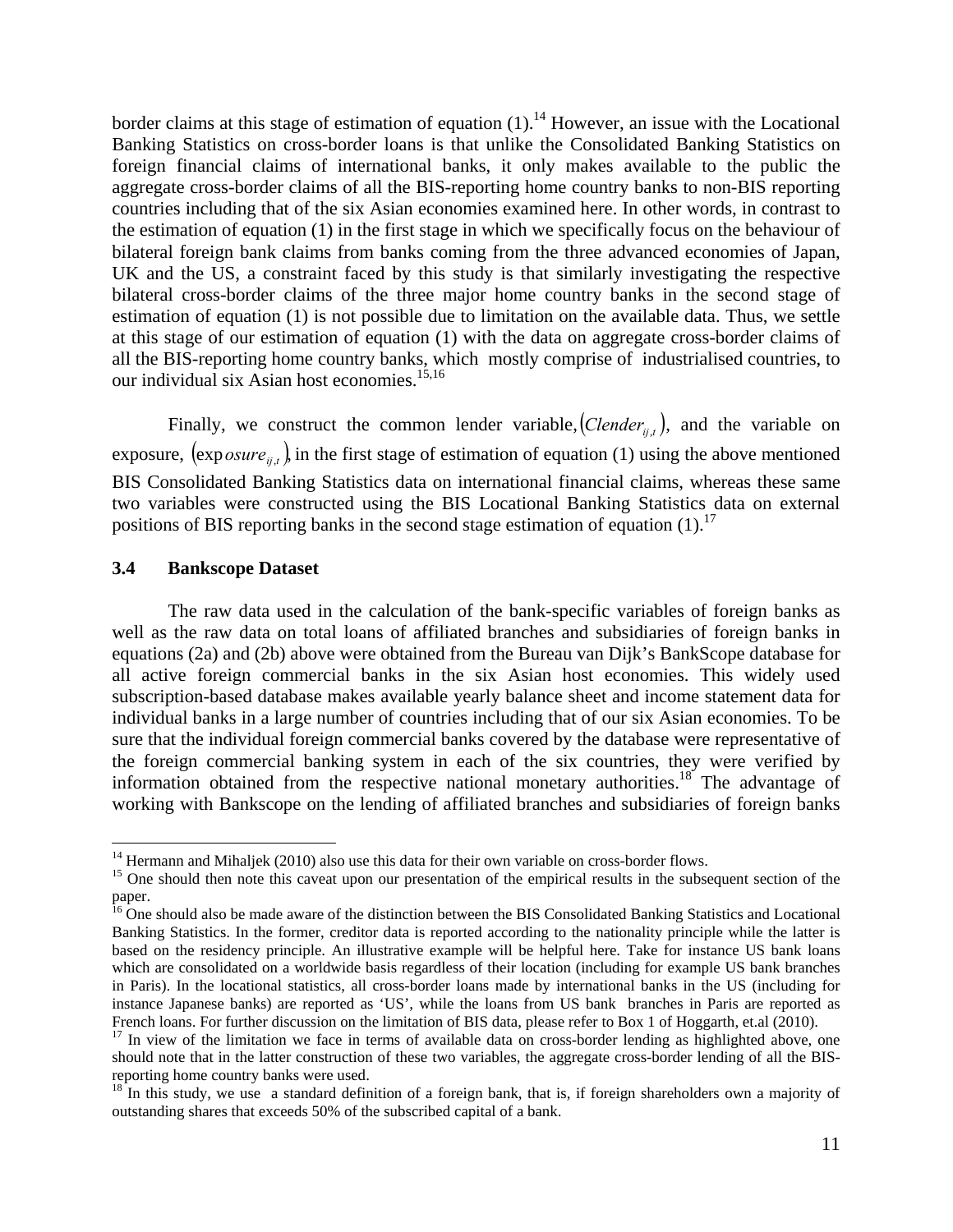in host economies is that not only does it provide data on the BIS-reporting foreign banks (the aggregated lending of these group of banks are included in the above mentioned Consolidated-BIS data), but also on the lending of foreign banks from non-BIS reporting countries. Finally, from our constructed panel data of foreign banks and the organisational form of all these individual banks for the six Asian host economies from Bankscope<sup>19</sup>, the earlier mentioned organisational form dummy variable in equation (2b) for each bank in each year can then be constructed. As mentioned, the organisational form dummy (subsidiary) is one for foreign banks that operate as a subsidiary and zero for all other foreign banks that operate as branches.

#### **4. Empirical Results**

## **4.1 Macro-Panel Results on International Bank Lending Stability**

#### *4.1.1 The Evidence from Country-Level Data on Total Lending by International Banks*

The results of our estimation of equation (1) in two separate stages are reproduced in Tables 2 and 3 in that respective order. In both tables, we first report pooled OLS and simple fixed-effects panel estimates in columns (1) and (2), respectively. We then report in the last two columns of both tables the results from the two dynamic GMM panel estimators, i.e., the results from the GMM difference estimator (column 3) and the GMM system estimator (column 4). It is well-known that both pooled OLS and fixed-effects estimation of a dynamic panel model will be subject to serious biases in the estimation of all model parameters. Specifically, the OLS estimate of the autoregressive coefficient will be biased upwards, while the corresponding fixed-effects estimate will be biased downwards. On the other hand, GMM estimates are supposedly free of such bias in large samples and given some weak assumptions, the estimate of the autoregressive coefficient should lie between the OLS and fixed-effects estimates. This is known as the "bounds-test" of small sample bias. For instance, the estimate of the autoregressive coefficient,  $\triangle \log Clains_{i,i-1}$  coming from the two GMM estimators reported in columns (3) and (4) of Table 2 lie between -0.11 (fixed-effects) and -0.08 (OLS), and thus passes the small sample bias test referred to above.

Moreover, the absence and the almost lack of significance, in the OLS and fixed-effects point estimates respectively, are largely due to endogeneity problems in these estimates, and, suitably for this purpose, for which the GMM point estimates are intended to control. When this problem is managed using the GMM, most of the point estimates improved markedly in significance. The system GMM results in column (4) is considered superior, a priori, to the differenced GMM results in column (3). The results from using both the differenced and the system GMM estimators show almost similar results, with the lone exception of the statistical significance of the host country growth rate variable. Finally, the standard diagnostic tests suggest no misspecification problems. $^{20}$ 

 $\overline{a}$ 

<sup>&</sup>lt;sup>19</sup> This is denoted in Bankscope as entity type.

 $20$  The Hansen test for identifying restrictions and the differenced Hansen test for the validity of the instruments used in system GMM estimator in addition to those used in the differenced GMM estimator, fails to reject the null hypothesis that the instruments are valid. The AR2 test fails to reject the null hypothesis of no second-order residual autocorrelation.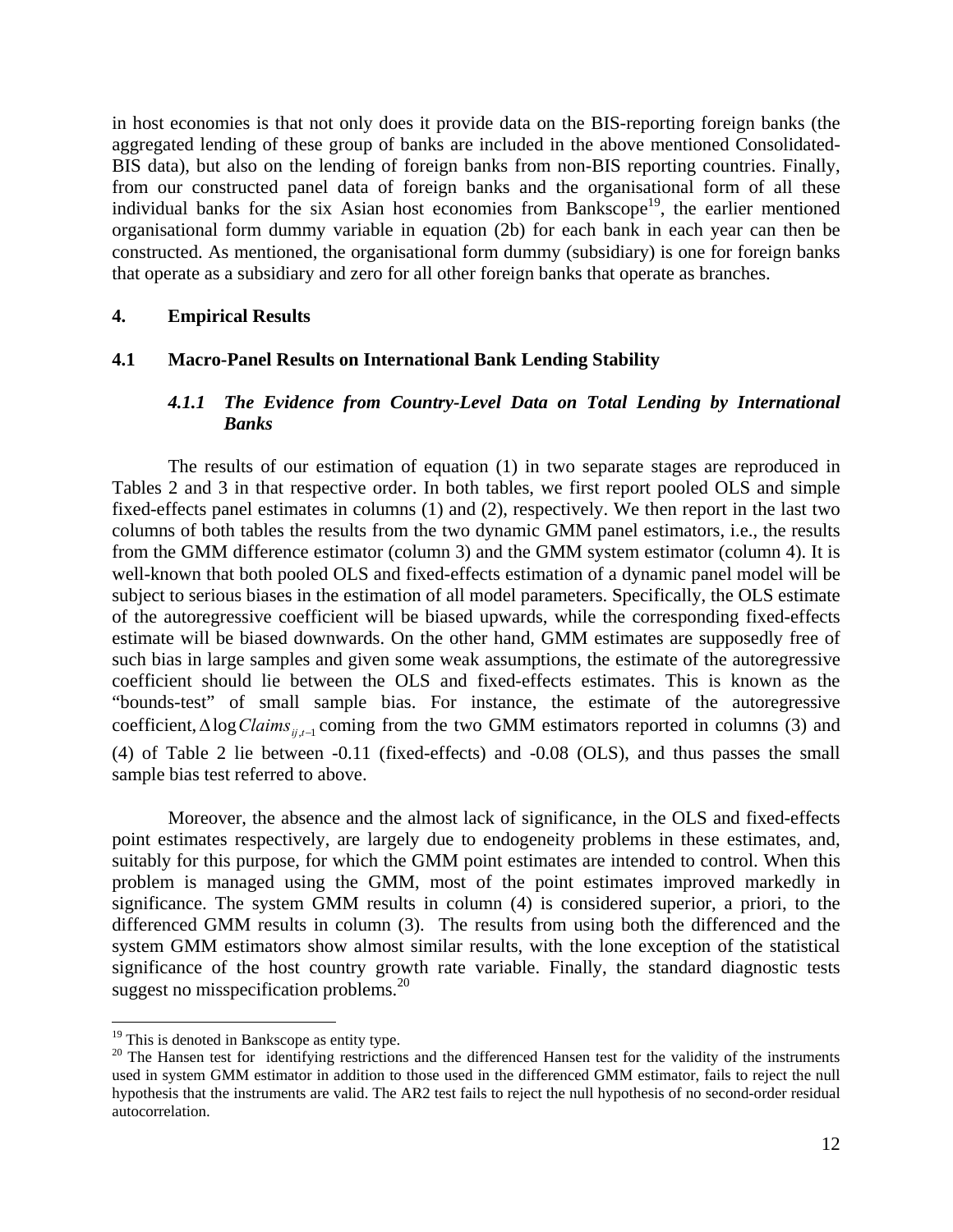We are also interested in highlighting the effect of home and host country conditions. First, it is interesting to note that we do not find evidence for a relationship between the nominal interest rate differentials between the host and home economies and the changes in lending by international banks. This is the result even after we control for the possible presence of nonlinearities in the rates with the inclusion in the regression of a quadratic term of the nominal interest rate differential as nonlinearities can arise due to the distinct divergence in interest rates during periods of financial turmoil such as what happened during the recent global financial crisis in which advanced economy interest rates fell dramatically to almost zero levels when compared to normal or tranquil times.<sup>21</sup> A plausible explanation for this result is that international banks when deciding to lend or not, to host economies do not only take into account relative prices but also the relative risk levels (de Haas and Lelyveld, 2006). Furthermore, the insignificant role of the interest rate differential on changes to total lending of international banks also suggests that changes in the monetary policy stances in the home and host countries do not affect international lending by these banks. This result is in line with recent evidence obtained by Cetorelli and Goldberg (forthcoming) where international lending in the case of large and global US banks are insulated from changes in monetary policy in the US. $^{22}$ 

A second result worth mentioning is that changes in lending by international banks is positively affected to some extent by host country GDP growth (this result is found not to be significant, however, in the differenced GMM estimator). That is, the presence of a 'pull factor' in lending by international banks suggests that these banks increase (decrease) their lending in host markets once these same economies experience stronger (adverse) macroeconomic conditions. Meanwhile, we also find that changes in lending by international banks are significantly positively influenced by the international banks' home country GDP growth as well. This implies that international banks' behaviour is veered towards focusing their activities at home when domestic economic conditions are low and weak, that is, international banks tend to increase and decrease their international lending to our six Asian economies in the course of cyclical conditions in their own home economies.

Next, we find evidence in support of the common lender effect in view of the positive and significant coefficient on the *Clender<sub>ii,t</sub>* variable, that is, changes in lending by international banks in one country tend to spillover to other countries that owe from the same international banks. Furthermore, in conformity with the theoretical expectation, a rise in the expected shortterm volatility of the global financial market, which is proxied in this study by the widely used S&P 100 Volatility Index (*VIX<sub>t</sub>*) of the Chicago Board Options Exchange, is found to significantly contribute to a decline in the changes in lending by international banks.

Finally, with regards to our ultimate variable of interest which is the interaction term between our home country international banks' real GDP growth rate and a measure of its exposure to the six Asian host economies, we obtain a negative and significant coefficient for this interaction variable as compared to the separate positive and significant coefficient of the international banks' home country real GDP growth rate. This suggests that the reaction or

<sup>&</sup>lt;sup>21</sup> We also ran the dynamic panel GMM regressions without this quadratic term and the insignificant effect of the nominal interest rate differential remained.

 $22A$  contrasting result is found by Buch, et al (2010) in the case of international lending by banks headquartered in 17 OECD countries.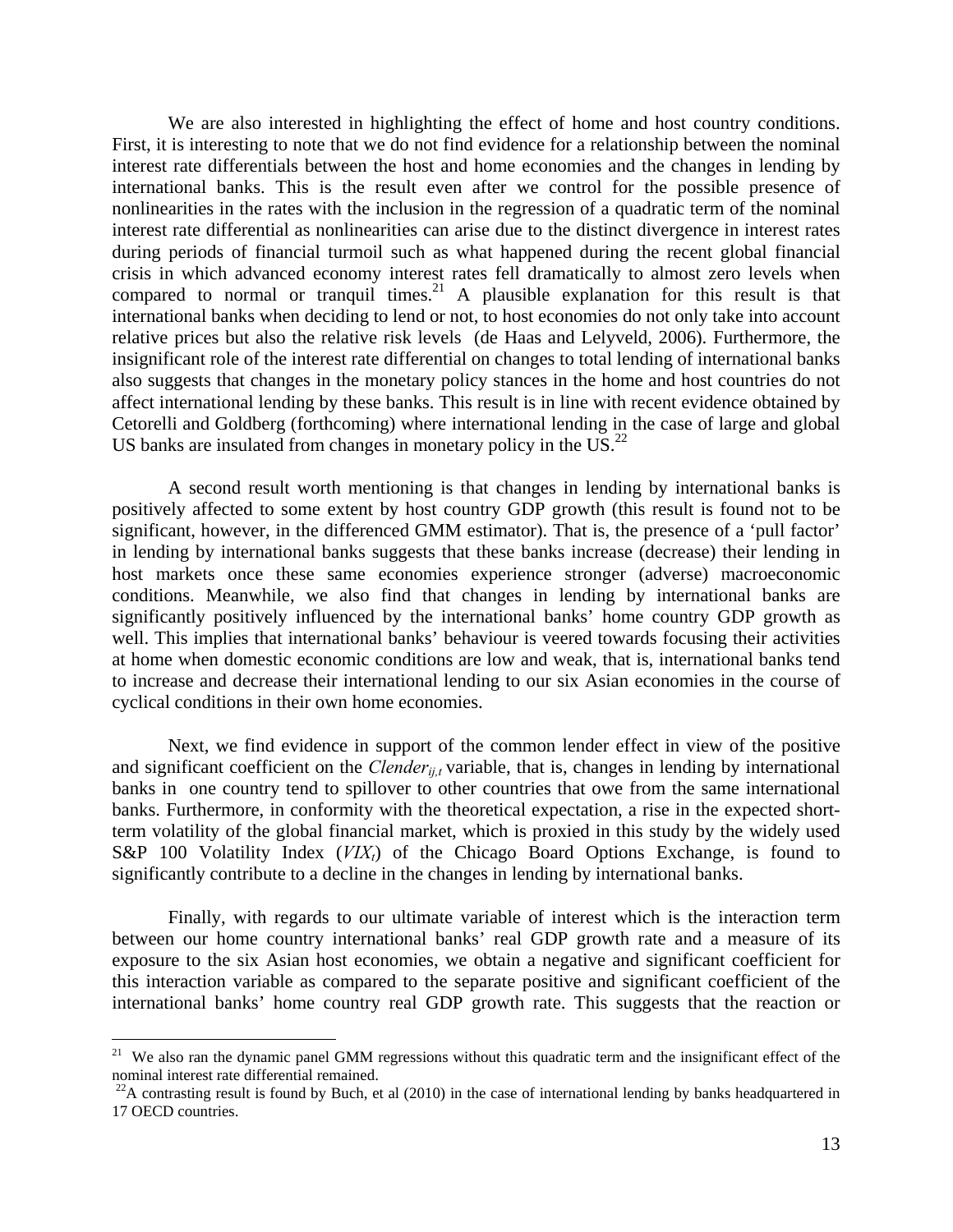sensitivity of lending by international banks to shocks coming from their own economies tend to decrease as international bank exposure in the six Asian host economies increases. In short, a rise in international bank exposure translates into a steady financing on the part of the international banks in response to shocks in their own economies.<sup>23</sup> It is interesting to mention at this point that Peria et al (2005) using similar data on *foreign financial claims* of international banks found that the lending of international banks also become less responsive to shocks in *host* economies as exposure increases.

#### *4.1.2 The Evidence from Cross-border Lending*

In certain respects, the above main result suggesting that even in the face of economic downturn in source economies, lending by international banks in host economies tend to remain stable as their exposure rises, appears not to be in sync with our earlier depicted stylised trend on the behaviour of these aggregated international bank lending flows. However, one should recall that the results presented in this part of the study uses total international bank lending (what is known as the total foreign bank claims in BIS), based on BIS' own definition which combines data on cross-border lending and total credit extended by affiliates of these international banks. On this basis, it is only logical at this juncture that we formally examine the hypothesis that cross-border operations of these international banks are more prone to 'a sudden-stop' and sharp reversal during periods of economic downturn in source economies.

The dynamic-panel estimation results of directly testing this hypothesis and as such exclusively concentrating only on publicly available data on cross-border lending by international banks, are presented in Table 3. For one, the standard diagnostic tests suggest no misspecification problems and we see that the two GMM-estimates of the autoregressive coefficient reported in columns (3) and (4) lie between the OLS and simple fixed-effects estimates in columns (1) and (2), respectively, and thus pass the small sample bias test referred to above. However, the differenced-GMM estimates in column (3) indicate marginal improvement in significance compared to the simple-fixed effects results in column (2). On this basis, the results are slightly weaker compared to the previous GMM results presented in Table 2 -- the host country's real GDP growth rate is completely insignificant while there is no evidence of the common lender effect.

However, unlike the case of total lending by international banks, the test result for the quadratic term of the interest rate differential variable in the case of cross-border lending is found to be significant at the 10 percent level. This suggests that the transmission of monetary policy changes via bank lending is non-linear in both home and host economies and this nonlinearity is revealed in the case of cross-border lending by international banks (Table 3) as opposed to total lending by international banks (Table 2). In addition, the VIX variable retains its strong negative significance in column (4), reconfirming the role of global market uncertainty in explaining the fluctuations of cross-border lending.

Furthermore, we still obtain a positive and significant coefficient on the international banks' home country real GDP growth rate as well as a significantly positive coefficient for the

 $\overline{a}$ 

 $23$  de Haas and van Horen (2010) find that in the wake of the Lehman Brothers collapse, agency problems increased less for bank lending to countries that they had been lending to before.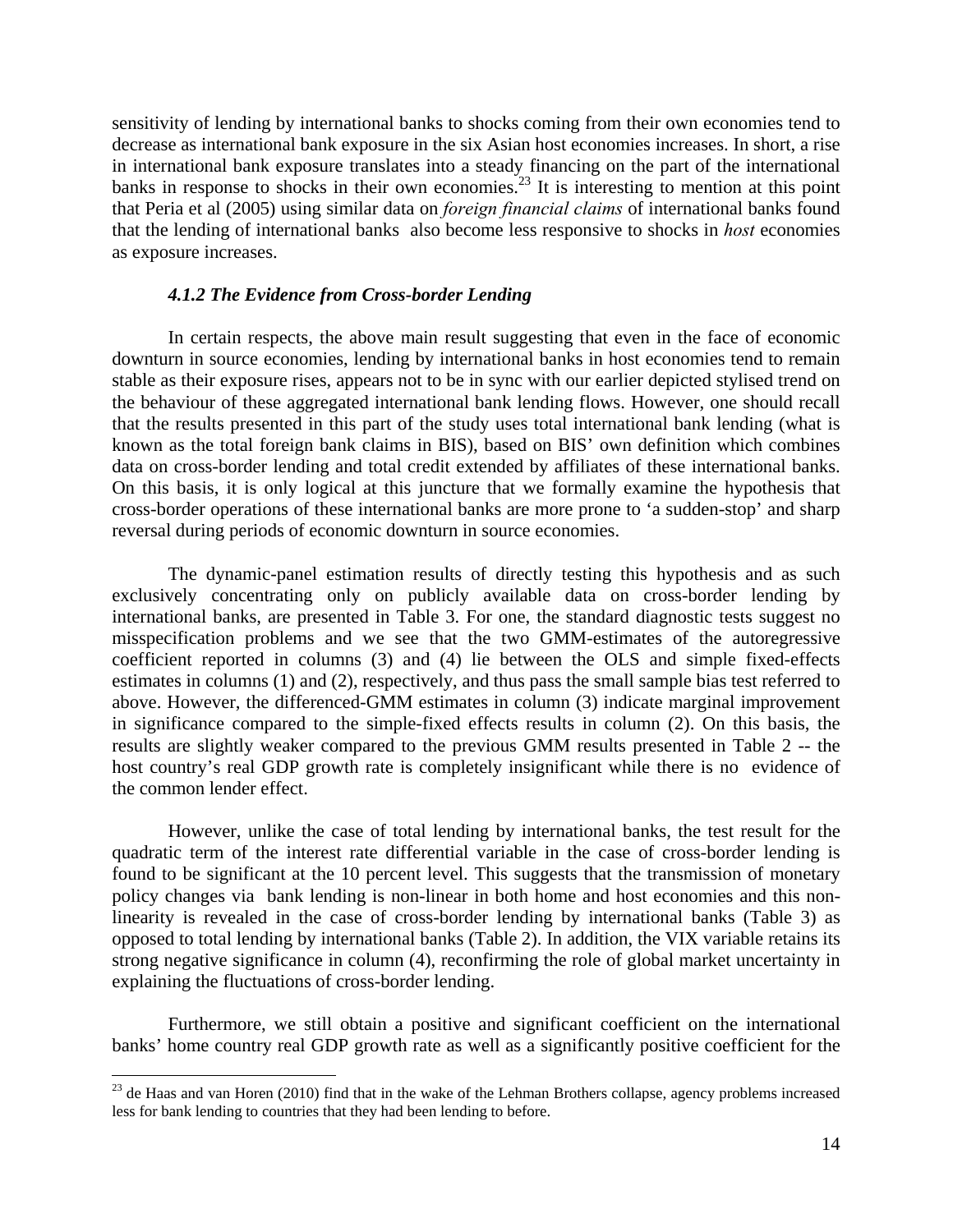interaction variable between the international banks' home country real GDP growth rate and the measure of international bank exposure (Table 3). It is crucial to note that this positive sign of the interaction term reported in Table 3 is in contrast to the negative coefficient earlier obtained for this same variable in Table 2 for the case of total international bank lending. This result suggests that the response or sensitivity of international banks to shocks coming from their own economies would be to cut back on their international cross-border lending to the six Asian host economies even when international bank exposure to these economies increases.

The story implied by these results is that cross-border lending by international banks is pulled out from host or recipient economies during difficult and tough economic times in home economies, whereas, under similar circumstances such curtailment in lending are not evident on an aggregate or collective basis. These findings reinforce the stylised evidence of the important role played by the lending of the brick-and-mortar affiliates of these international banks in mitigating or resisting the vulnerability of the six Asian economies from shocks originating in home countries. This analysis carries with it an important implication that when a country has concerns for foreign bank financing stability and is confronted with the need to make tough choices on whether to further open their domestic banking systems, it appears that encouraging internationally active banks to lend by establishing brick-and-mortar presence in recipient economies is the prudent and sensible policy. Recent studies that arrive at similar conclusions are Peria et al (2005), Kamil and Rai (2010), and de Haas and Lelyveld (2010).

That said, more recently Takats (2010) and the IMF (2011) have further thrown into the mix that not only the brick-and-mortar presence of international banks *per se* matters in terms of the financial stability concerns of emerging markets but also the organisational form of the entry of international banks. Specifically, encouraging the entry of subsidiaries and less so on branches can shield the said banks from the financial difficulties of their parent banks (Fiechter, 2011; IMF, 2011). This is a very interesting and noteworthy objective at this juncture of the paper, to which we turn to in the next sub-section.

## **4.2 Micro-Panel Test Results on Local Lending: Effects of Balance Sheet and Subsidiary Mode of Entry**

We will now analyse the results of the estimation of our two equations 2a and 2b using the pooled OLS, simple fixed-effects and the two GMM estimators of differenced and system GMM estimators. In all, there are eight columns of results as shown in Table 4. The results based on these estimators will each have two respective columns, one containing the estimation results for equation (2a) and the other for equation (2b). Between the two GMM estimators, only the system GMM-estimates in columns (7) and (8) pass the small sample bias test referred to above which also show no misspecification problems.<sup>24</sup> Accordingly, we would concentrate and emphasise the results coming from our system-GMM estimates reported in Table 4.

<sup>&</sup>lt;sup>24</sup> That is, the differenced-GMM estimates of the autoregressive coefficient of equations (2a) and (2b) in columns (5) and (6) are smaller compared to the fixed-effects estimates (columns (4) and (5)). In addition, the result of the AR2 test shown in column (6) weakly rejects at the 10 percent level the null hypothesis of no second-order residual autocorrelation.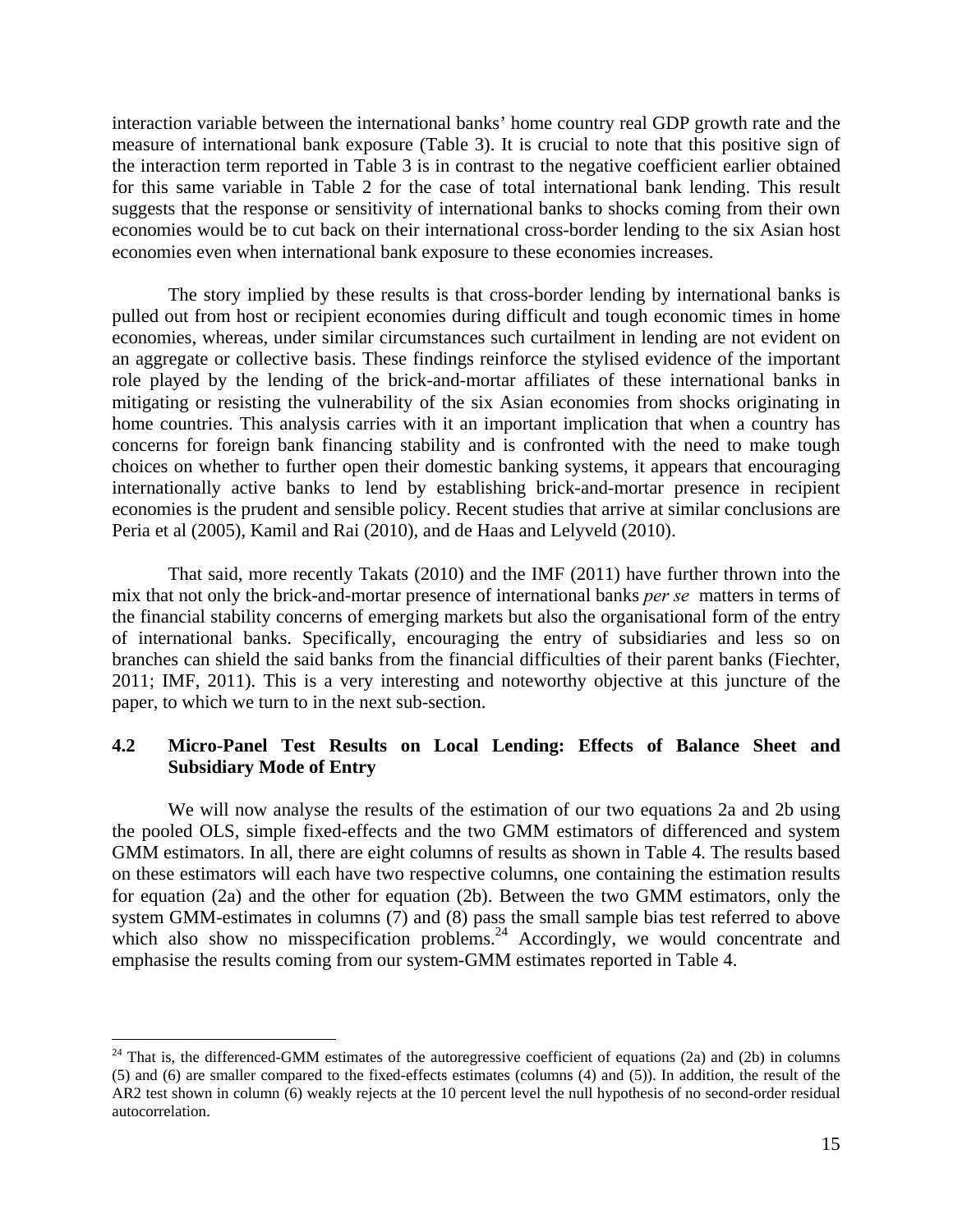We first highlight the results emanating from the effect of home and host country conditions on local lending by international banks. First, we find that 'pull' factors in terms of the host country GDP growth rate and the host country interest rate both exert a strongly positive and significant effect on host credit growth by international banks. Likewise, the home country GDP growth rate 'push' factor is significant and positively related to host country credit growth by international banks, which is in line with what we found in the previous section when using country-level data on international lending by international banks and again indicates that international banks tend to refocus their lending activities at home when economic conditions weaken. Furthermore, we now find evidence of a significant and negative relation between home country interest rate and host country credit growth by international banks after controlling for the possible presence of a nonlinear relationship between these two variables by the inclusion of a quadratic term of the home country interest rate in the system-GMM estimations.<sup>25</sup> These results interestingly suggest that the changes in the transmission of monetary policy in home and host economies are impactful in terms of local lending by international banks.

Other interesting results are worth highlighting from the inclusion of balance sheet variables. To start with, we find that profitable foreign banks expand their credit faster while relatively solvent and liquid foreign banks tend to significantly decrease their host country credit growth. The latter results are contrary to our earlier expectations although a plausible explanation for this puzzling result is that relatively solvent and liquid foreign banks are typically more riskaverse and expand credit only moderately (de Haas and van Lelyveld, 2010). Our test results also demonstrate that foreign banks that enjoy relatively higher interest rate margins tend to expand their host country lending.

Finally, we now move to our main variables of interest beginning with the crisis dummy. This dummy variable registers significantly negative in both columns (7) and (8), which indicate that during the recent global financial crisis, foreign banks contracted their local lending in the six Asian host economies. However, when testing for the differential in credit stability of foreign bank branches as opposed to foreign bank subsidiaries via the interaction term of the same crisis dummy variable with the organisational form dummy variable, the coefficient estimates are found to be significantly positive, as reported in column (6) as well as in column (8) (although it is only significant at the 10 percent level in this case). This suggests that subsidiaries have a crisis-mitigating impact on host economies, especially when the source of the shock emanates from strains in the financial conditions of global parent banks. What can serve as a plausible explanation for the notable difference between foreign bank subsidiaries and foreign bank branches in their ability to shield themselves from the financial difficulties of their parent banks? A reasonable explanation is that the payment of higher and irreversible fixed costs that comes with the direct investment decision of a foreign bank to establish operational presence in a host economy is no more evident than that of a foreign subsidiary, which makes it harder for international banks to 'cut' and 'run' during times of financial troubles either in host or source economies.26

<sup>&</sup>lt;sup>25</sup> Though the quadratic term is found to be insignificant in columns (7) and (8), without the inclusion of this quadratic term in the system-GMM regressions, the linear home country interest rate variables also becomes insignificant.

 $^{26}$  See also, for instance, Peria et al (2005) and Kamil and Rai (2010).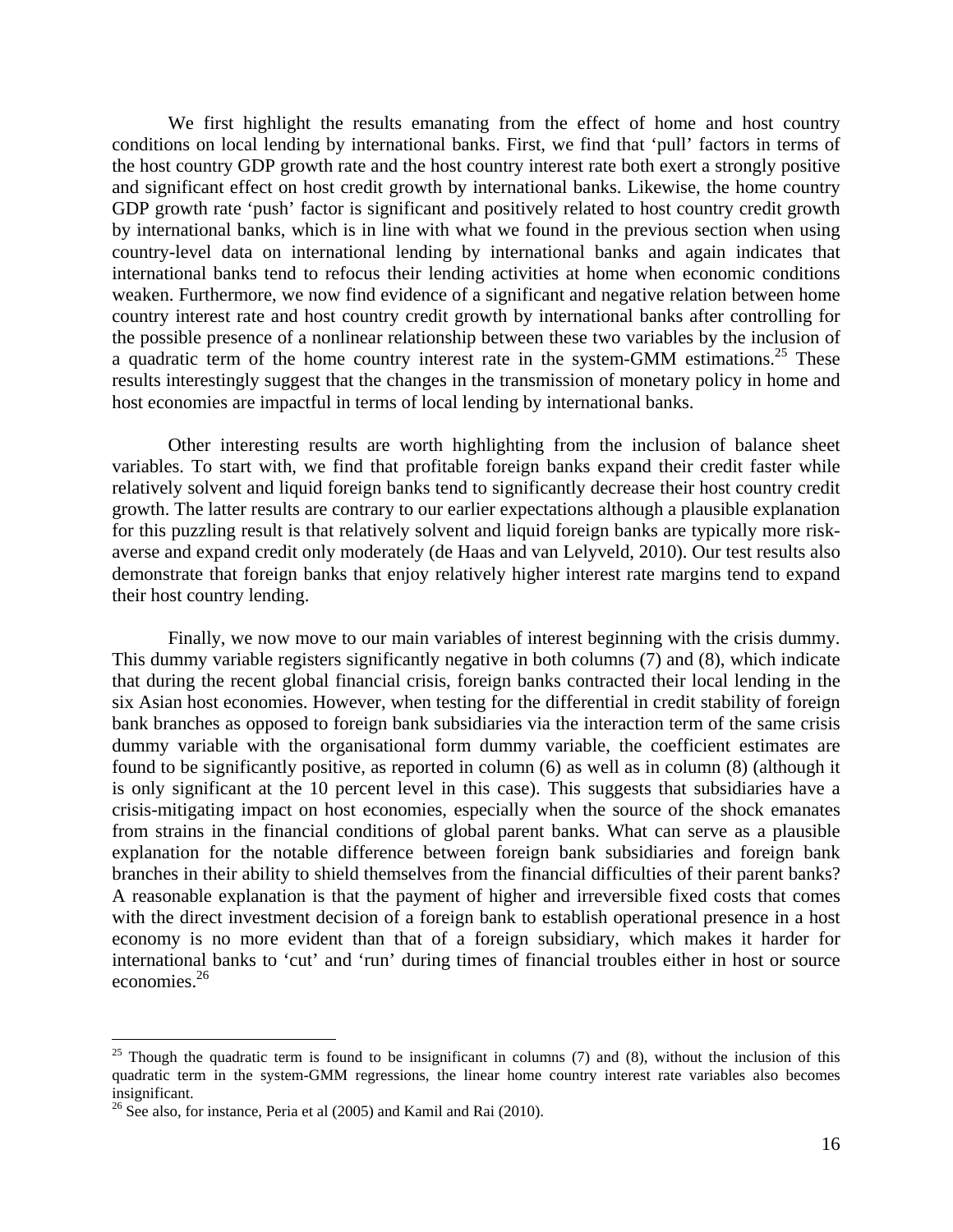The story that comes out from this part of the our study is that not only are home macroeconomic conditions relevant to local lending by international banks, but also that local lending by international banks react procyclically to changing local economic conditions. The financial characteristics of an individual foreign bank also matters. More importantly, encouraging foreign banks to operate as subsidiaries in order to maintain an 'arm's length' relation with its global parent bank may be the most compelling and viable solution to limiting the susceptibility of these flows to changing international economic conditions as well as a device to commit these banks to the host economies. That said, it is important to note at this stage, that from our system-GMM estimated results, the coefficient estimate for the interaction term that captures the differential in credit stability of foreign bank branches as opposed to foreign bank subsidiaries, is not the most significant variable.<sup>27</sup> This result should be viewed in the perspective that pursuing a favoured subsidiary policy is not a guarantee that such a policy will provide the full-proof insulation, e.g., ring-fencing policy, from problems coming from the global parent banks.

### **5. Conclusion**

Just as any other type of short-term capital flows, international bank lending is subject to episodes of ebb and flow. In the case of financially integrated economies of East Asia, for instance, international bank lending has provided the much needed financial capital to sustain the aspirations of economic expansion at various times in the region's recent economic history, i.e., years prior to the Asian financial crisis and the period preceding the recent global financial crisis. On the other hand, the Asian financial crisis provided us with one valuable lesson that flows of international bank lending could easily and rapidly exit in sizeable amounts in economies that play host to these types of flows. Not only that, some recent studies have also demonstrated that international bank lending play a vital role in the transmission of economic shocks from one economy or region to another. It is a widely-held observation that such a mechanism was at work in the recent crisis and that such financial linkages added to 'fuel the fire' of the recent crisis. In this study we indeed find in the affirmative the existence of the so-called common-lender or spill-over effect, that is, movements in international banks' lending in one country in the region has the potential to be transmitted to neighbouring countries that borrow from the same international banks.

In order to be able to device effective measures that can assist policymakers in East Asia in addressing the vices of international banking flows, while at the same time, reap the virtues that emanate from such flows, it is therefore clearly important at the onset to understand the lending behaviour of international banks. 'Rounding up the possible suspects' or unearthing the likely determinants of these international banking flows is the natural and logical way to proceed. This is the first main objective of our paper.

We find some indications of procyclicality in international bank flows, that is, internationally active banks increase (decrease) their lending on host or recipient markets once these same economies experience stronger (adverse) macroeconomic growth performance. Robust evidence suggests that weak (strong) economic conditions in the home or source countries leads internationally active banks to decrease (increase) their lending to host or

 $27$  Refer to the last column of Table 4.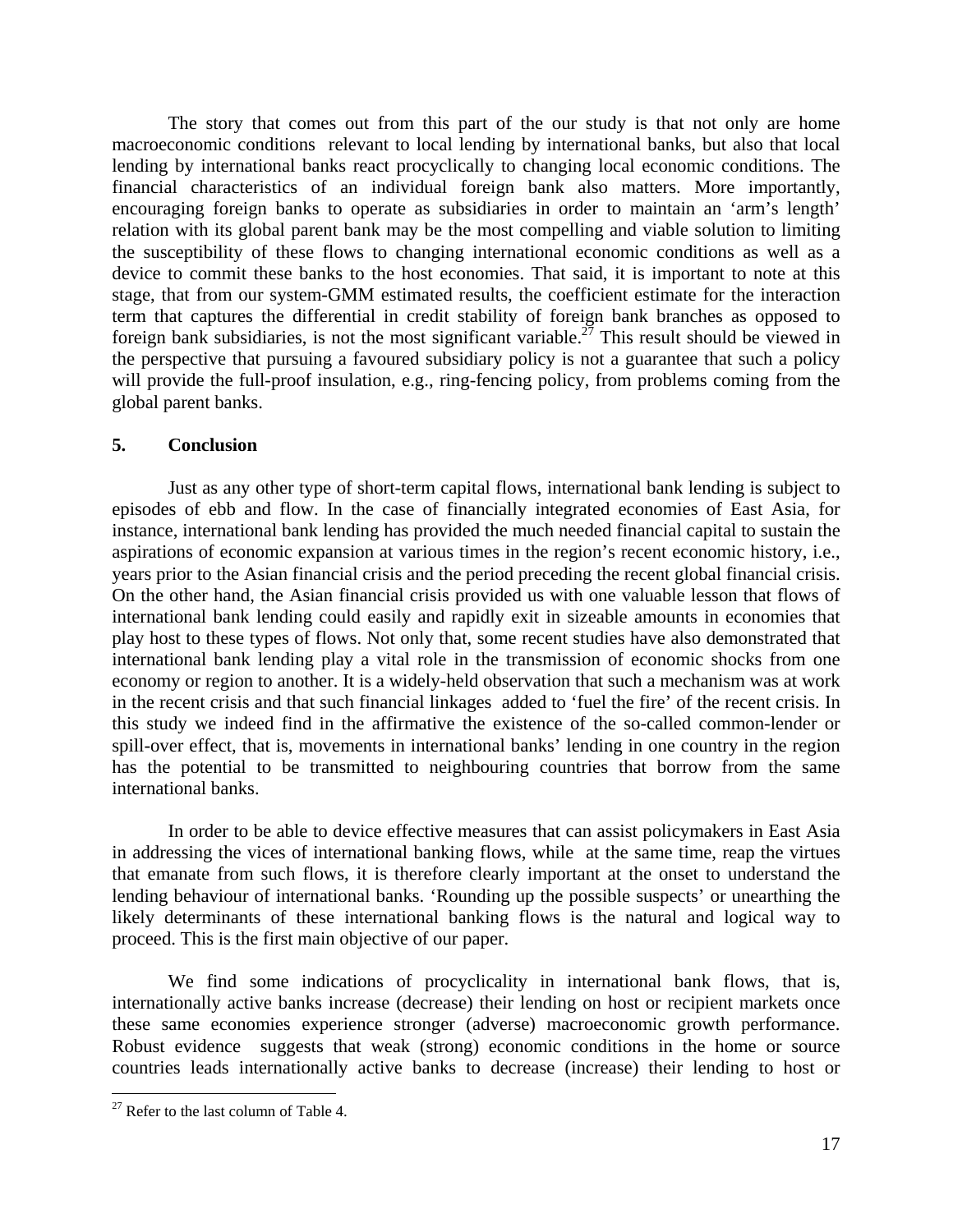recipient economies. We also find strong evidence that a 'global supply factor' is also at work with international bank flows, that is, higher volatility in international financial markets leads to a reduction in international bank flows to host markets.

In addition to domestic and global macroeconomic factors, we also find supporting evidence to the significant role of balance sheet factors in explaining the movements of bank lending. The size and quality of asset, profitability and cost factors have influenced the lending of these banks of advanced economies to the ASEAN-5 and Korea. More importantly, our empirical assessment also confirms that cross-border lending by internationally-active banks tend to pull out from host or recipient economies during difficult and tough economic times in home economies, whereas, under similar circumstances such curtailment in lending are not evident on an aggregate or collective basis, thus reinforcing the critical role played by the brick-and-mortar affiliates of these internationally active banks in mitigating the vulnerability of the six East Asian economies from shocks originating in home countries. This then leads us to the other major aim of this paper. We tested whether there is a significant difference between foreign bank subsidiaries and branches as far as their ability to withstand financial difficulties in their global parent banks and thereby continue their ability to lend in the six Asian economies are concerned. Our results seems to suggest that foreign bank subsidiaries rather than foreign bank branches in the six major East Asian economies for the period of 2000 to 2010 provided the credit stability to these economies, especially amidst the turbulent economic environment in the advanced economies.

Nonetheless, encouraging the entry of brick-and mortar subsidiaries of internationallyactive banks in the domestic banking systems of emerging markets should not be viewed as the magic cure-all solution to the financial stability concerns of these countries. It is clearly important that national banking regulators and supervisors should focus on first-best initiatives and efforts - that besides superior risk-management techniques and stronger capital-related prudential requirements for systemically important and inter-connected banks that often have large cross-border banking presence - they should strengthen supervisory capacity, including through active participation in cross-border banking supervision cooperation.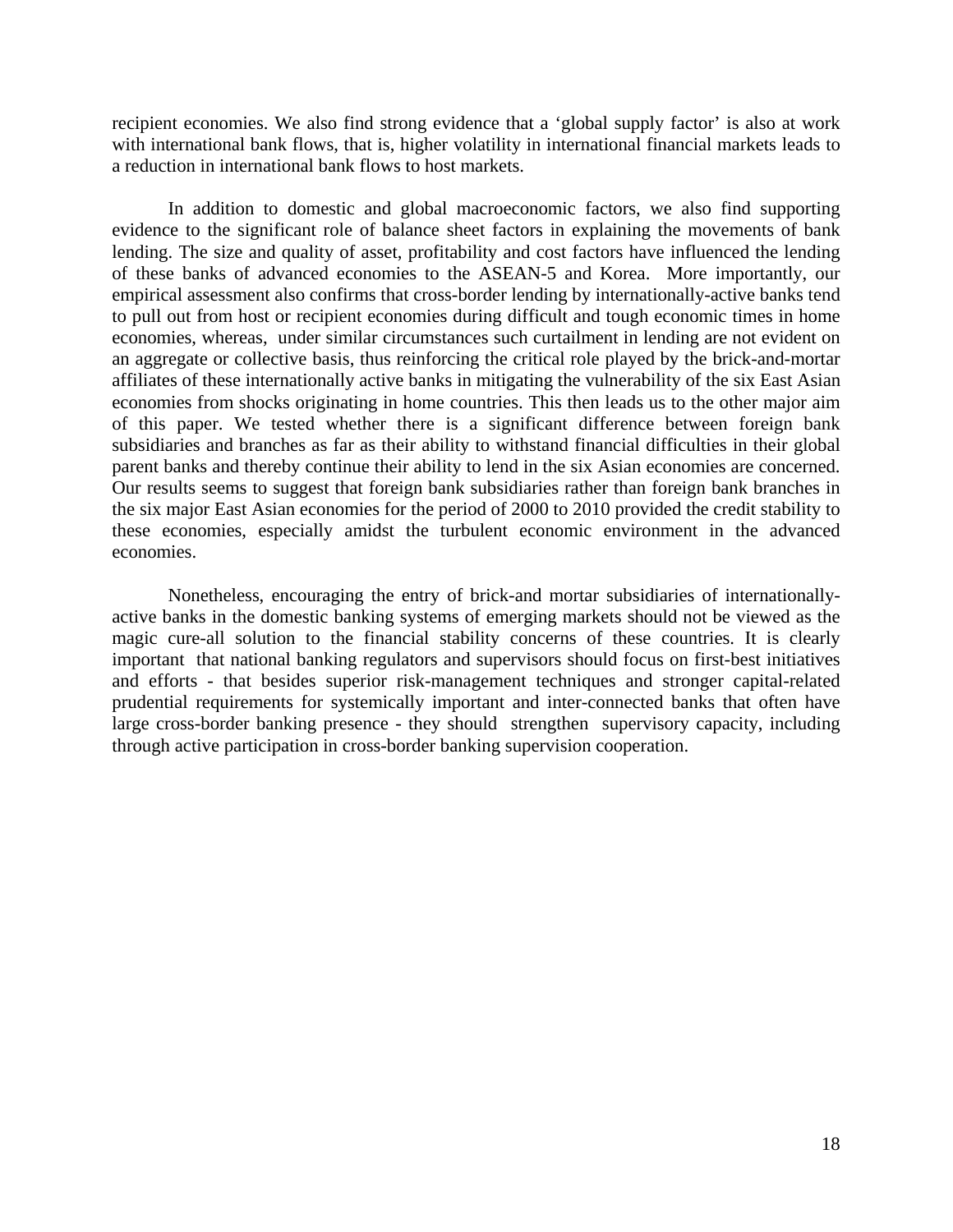#### **References**

Aghion, P and Tirole, J., (1997), "Formal and Real Authority in Organisations", *Journal of Political Economy,* 105, pp.1-29.

Bayoumi, T. And Melander, O., (2008),"Credit Matters: Empirical Evidences of US Macro-Financial Links", *IMF Working Paper* WP/08/169.

Buch, C., Carstensen, K. and Schertler, A., (2010), "Macroeconomic Shocks and Bank's Foreign Assets," *Journal of Money, Credit and Banking*, 42, pp. 171-188.

Cetorelli, N. and Goldberg, L., (2011). "Global Banks and International Shock Transmission: Evidence from the Crisis," *International Monetary Fund Economic Review*, 59, 1, pp. 41-46.

Cetorelli, N. and Goldberg, L., (Forthcoming), "Banking Globalization and Monetary Transmission," *Journal of Finance*.

de Haas, R. and van Lelyveld, I., (2006), "Foreign Banks and Credit Stability in Central and Eastern Europe, A Panel Data Analysis", *Journal of Banking and Finance*, 30, pp. 1927- 1952.

de Haas, R. and van Lelyveld, I., (2010), "Internal Capital Markets and Lending by Multinational Bank Subsidiaries", *Journal of Financial Intermediation*, 19, pp. 1-25.

de Haas, R. and van Horen, N., (2011), "Running for the Exit: International Banks and Crisis Transmission", *Working Paper* No. 124, European Bank for Reconstruction and Development, February.

Fiechter, J., Otker-Robe, I., Ilyina, A., Hsu, M., Santos, A. and Surti, J., (2011), "Subsidiaries or Branches: Does One Size Fit All?", *IMF Staff Discussion Note* 11/04.

Gopalan, S. and Rajan, R., (2010), "Financial Sector Deregulation in Emerging Asia: Focus on Foreign Bank Entry," *The Journal of World Investment Trade and Trade,* 11 (1), pp. 91-108.

Herrmann, S. and Mihaljeck, D., (2010), "The Determinants of Cross-border Bank Flows to Emerging Markets –New Empirical Evidence on the Spread of Financial Crisis," *Discussion Paper Series* 1: Economic Studies No 17/2010, Deutsche Bundesbank.

Hoggarth, G., Mahadeva, L and Martin, J., (2010), "Understanding International Bank Capital Flows during the Recent Financial Crisis", *Financial Stability Paper* No.8, Bank of England, UK, September.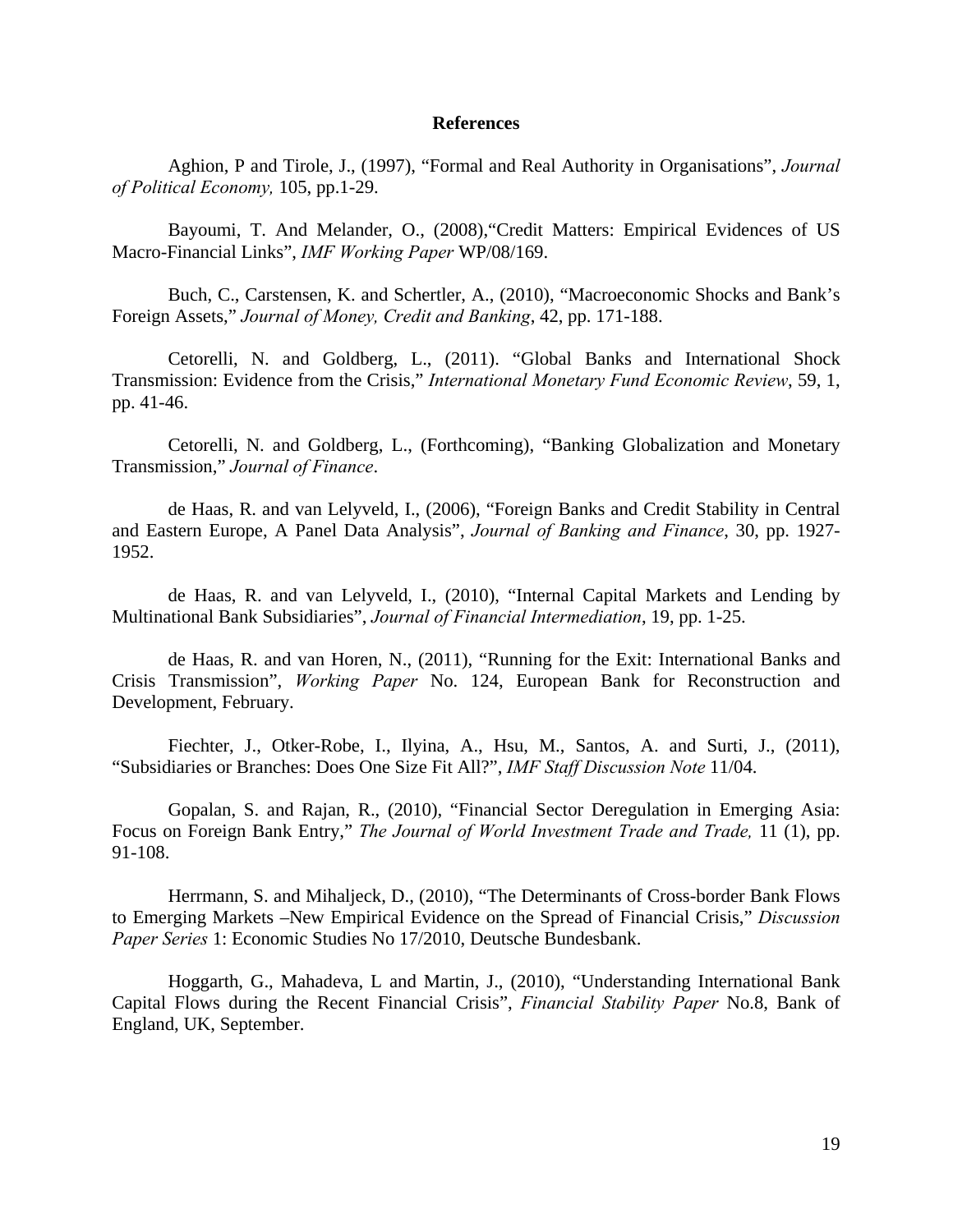Jeanneau, S. and Micu, M., (2002), "Determinants of International Bank Lending to Emerging Market Countries", *BIS Working Paper* No. 112, Bank for International Settlements, Basel.

International Monetary Fund, (2011), "Cross-Cutting Themes in Advanced Economies with Emerging Market Banking Links", November.

International Monetary Fund, (2010), "The Fund's Role Regarding Cross-Border Capital Flows", Report Prepared by the Strategy, Policy and Review Department and the Legal Department, November.

Kamil, H. and Rai, K., (2010), "The Global Credit Crunch and Foreign Banks' Lending to Emerging Markets: Why Did Latin America Fare Better", *IMF Working Paper* 10/102.

Mihaljek, Dubravko, (2010), "Domestic Bank Intermediation in Emerging Market Economies during the Crisis: Locally Owned Versus Foreign-owned Banks", *BIS Papers* No. 54.

Peria, M.S.M., Powel, A. and Vladkova-Hollar, I., (2005), "Banking on Foreigners: The Behavior of International Bank Claims on Latin America, 1985-2000", *IMF Staff Papers*, Vol. 52, No.3, pp. 430-461.

Siregar, R.Y. and Choy, K.M., (2010), "Determinants of International Bank Lending from the Developed World to East Asia", *IMF Staff Papers*, Vol. 57, No. 2, pp.484-516.

Takats, E., (2010), "Cross-border Bank Lending to Emerging Market Economies", *BIS Papers* no. 54.

Van Rijckeghem, C. and Weder, B., (2003), "Spillovers Through Banking Centers: A Panel Data Analysis of Bank Flows," *Journal of International Money and Finance*, Vol. 22, No. 4, pp. 483-509.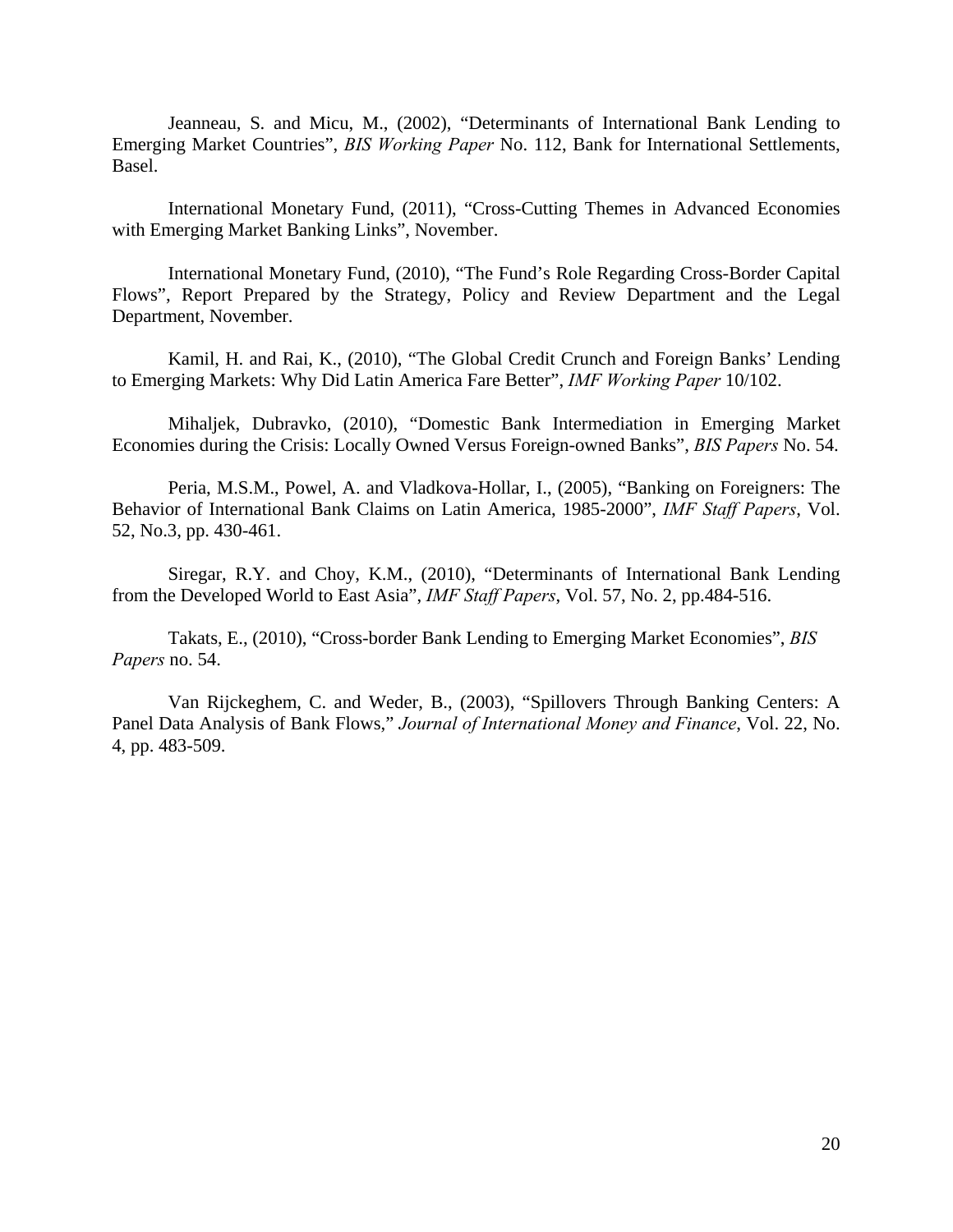|                          | Number of foreign banks <sup>a</sup> (in percent) Share of banking assets (in percent) <sup>b</sup> |           |
|--------------------------|-----------------------------------------------------------------------------------------------------|-----------|
| Indonesia <sup>c</sup>   | 52                                                                                                  | 23        |
| Korea <sup>d</sup>       | 35                                                                                                  | 13        |
| Malaysia <sup>c</sup>    | 52                                                                                                  | 17        |
| Philippines <sup>e</sup> | 46                                                                                                  | 12        |
| Singapore <sup>f</sup>   | 90                                                                                                  | <b>NA</b> |
| Thailand <sup>d</sup>    | 63                                                                                                  | 21        |

**Table 1: Measures of Foreign Bank Penetration in Selected East Asian Economies** 

Sources: Bankscope, EIU Financial Services Country Reports.<br><sup>a</sup>Measured as percentage share of the total number of banks in the country; <sup>b</sup> Measured as percentage share of total bank assets;  $\hat{A}$ s at end-2009;  $\hat{d}$  As at end-2010;  $\hat{e}$  As at September 2010;  $\hat{f}$  As at June 2010; NA – not available.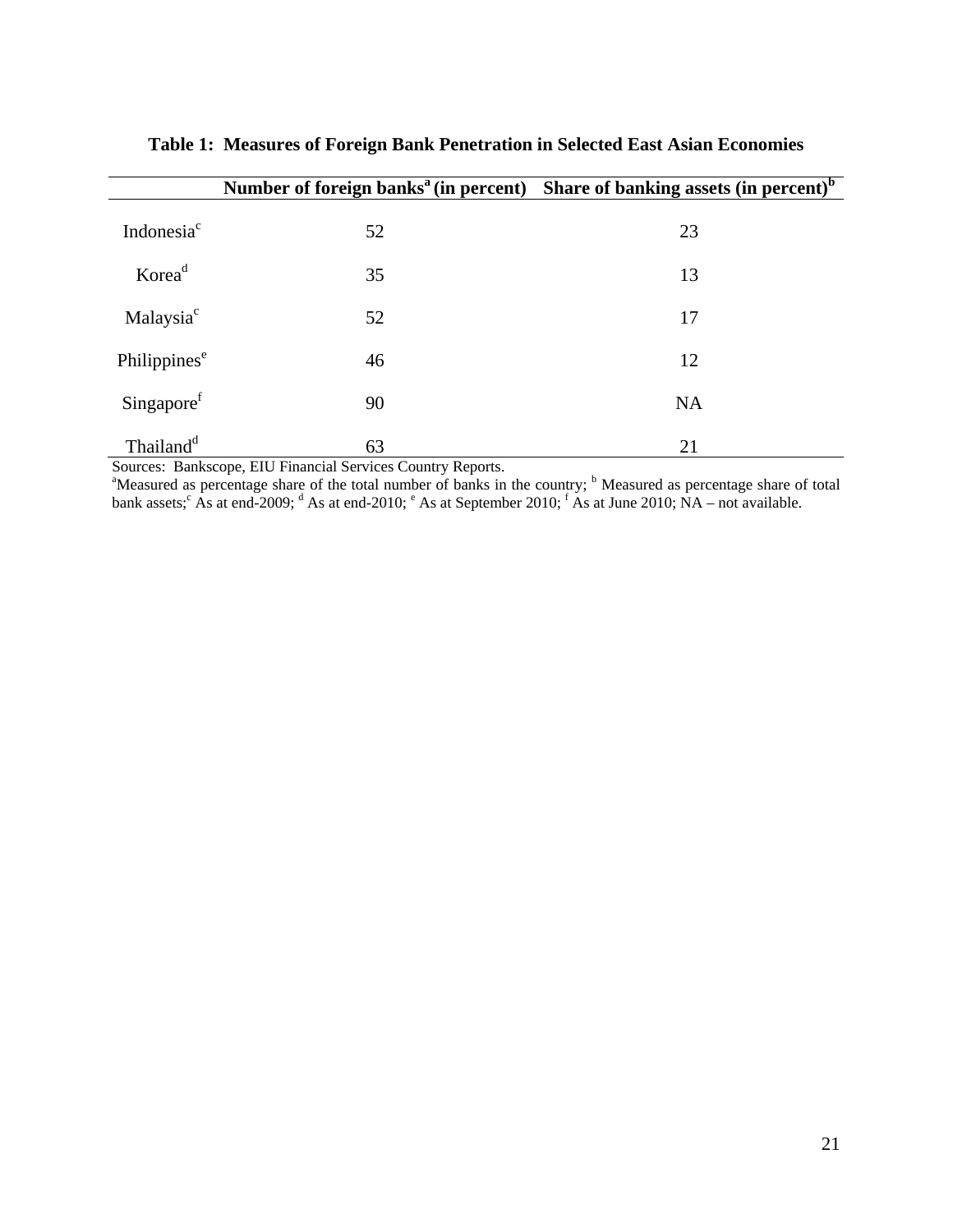|                                                                                                          | (1)               | (2)                          | (3)                       | (4)                          |
|----------------------------------------------------------------------------------------------------------|-------------------|------------------------------|---------------------------|------------------------------|
|                                                                                                          | <b>OLS</b>        | <b>FE</b>                    | First-diff.               | System                       |
|                                                                                                          |                   |                              | <b>GMM</b>                | <b>GMM</b>                   |
| log difference<br>international                                                                          | $-0.08$           | $-0.11$                      | $-0.10$                   | $-0.09$                      |
| total bank<br>claims (lagged)                                                                            | [0.34]            | [0.21]                       | [0.18]                    | [0.24]                       |
| interest<br>differential                                                                                 | 0.02<br>[0.95]    | 0.42<br>[0.30]               | 0.53<br>[0.56]            | 0.06<br>$[0.82]$             |
| square of<br>interest<br>differential                                                                    | $-0.03$<br>[0.17] | $-0.06$<br>$[0.07]*$         | $-0.06$<br>[0.31]         | $-0.03$<br>[0.14]            |
| Growth<br>rate (host)                                                                                    | 0.05              | 0.19<br>$[0.63]$ $[0.04]$ ** | 0.51<br>[0.20]            | 0.51<br>$[0.01]$ ***         |
| Growth<br>rate (home)                                                                                    | 0.45<br>$[0.26]$  | 0.50<br>$[0.16]$             | 1.80<br>$[0.00]$ ***      | 0.72<br>$[0.04]**$           |
| Growth<br>rate (home) $\times$<br>Exposure                                                               | 0.01<br>[0.97]    | $-0.11$<br>$[0.55]$          | $-1.41$<br>$[0.00]^{***}$ | $-0.39$<br>$[0.00]$ ***      |
| <b>VIX</b>                                                                                               | 0.01<br>$[0.93]$  | $-0.05$<br>[0.65]            | $-3.86$<br>$[0.00]$ ***   | $-3.79$<br>$[0.00]***$       |
| Common<br>lender                                                                                         | 0.05<br>$[0.44]$  | 0.05<br>$[0.46]$             | 0.29<br>$[0.00]$ ***      | 0.32<br>$[0.00]$ ***         |
| $R$ -squared<br>AB test AR1<br>AB test AR2<br>Hansen <i>J</i> test<br>difference<br>Hansen <i>J</i> test | 0.16              | 0.16                         | 0.01<br>0.69<br>0.99      | 0.01<br>0.65<br>0.99<br>0.99 |

**Table 2: Dynamic Panel Estimation Results of Determinants of Changes in International Total Bank Claims, 2000Q1-2010Q3** 

*Notes: p*-values in brackets. 'AB test AR1(2)': *p*-value of the Arellano-Bond test that average autocovariance in residuals of order 1 (order 2) is 0. 'Hansen *J*' and 'difference Hansen *J'*: *p*-value of the Hansen *J* test for overidentifying restrictions and for the validity of the instruments used in SYS-GMM in addition to those used for first-diff. GMM, respectively, which are both asymptotically distributed as  $\chi^2$  under the null of instrument validity. \* Significance at 10%; \*\* Significance at 5%; \*\*\* Significance at 1%.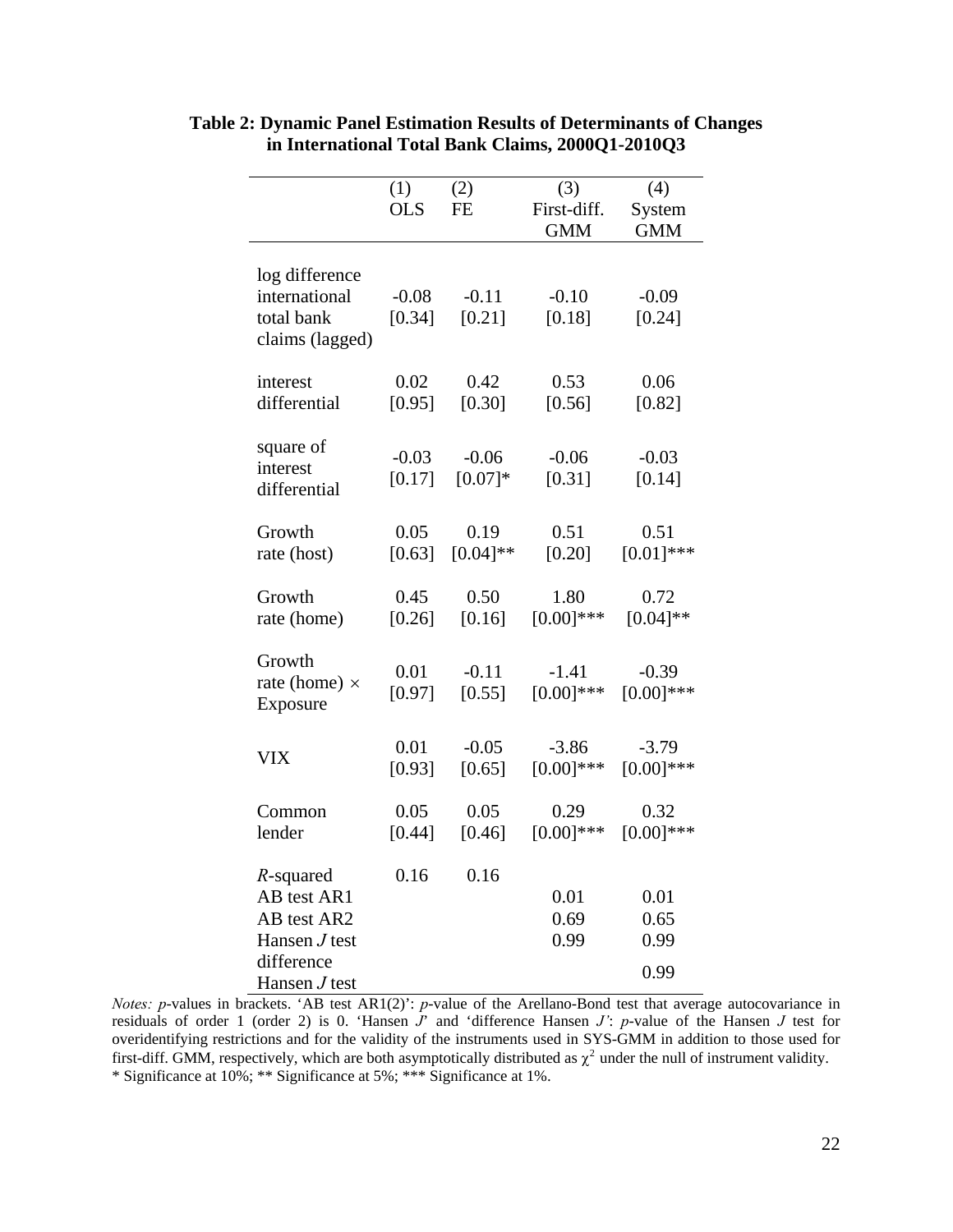|                      | (1)         | (2)         | (3)         | (4)         |
|----------------------|-------------|-------------|-------------|-------------|
|                      | <b>OLS</b>  | FE          | First-diff. | System      |
|                      |             |             | <b>GMM</b>  | <b>GMM</b>  |
| log difference       |             |             |             |             |
| international        | $-0.08$     | $-0.14$     | $-0.12$     | $-0.10$     |
| total bank           | [0.51]      | [0.26]      | [0.15]      | [0.37]      |
| claims (lagged)      |             |             |             |             |
| interest             | 0.31        | 0.89        | 1.29        | 0.36        |
| differential         | [0.27]      | $[0.09]*$   | [0.34]      | [0.11]      |
|                      |             |             |             |             |
| square of            | $-0.05$     | $-0.07$     | $-0.09$     | $-0.05$     |
| interest             | $[0.05]$ ** | $[0.03]$ ** | [0.14]      | $[0.06]*$   |
| differential         |             |             |             |             |
| Growth               | $-0.09$     | 0.02        | $-0.28$     | $-0.15$     |
| rate (host)          | [0.48]      | [0.93]      | $[0.31]$    | [0.19]      |
|                      |             |             |             |             |
| Growth               | $-1.33$     | $-0.61$     | 1.57        | 1.85        |
| rate (home)          | $[0.09]*$   | $[0.29]$    | $[0.06]*$   | $[0.06]*$   |
| Growth               |             |             |             |             |
| rate (home) $\times$ | 0.64        | 0.11        | 0.49        | 0.52        |
| Exposure             | $[0.02]**$  | [0.84]      | [0.48]      | $[0.05]$ ** |
|                      |             |             |             |             |
|                      | $-0.33$     | $-0.32$     | $-0.97$     | $-1.43$     |
| <b>VIX</b>           | [0.25]      | [0.28]      | [0.10]      | $[0.03]**$  |
|                      |             |             |             |             |
| Common               | 0.01        | $-0.19$     | $-0.13$     | 0.10        |
| lender               | [0.98]      | [0.67]      | [0.72]      | [0.81]      |
| R-squared            | 0.43        | 0.44        |             |             |
| AB test AR1          |             |             | 0.02        | 0.02        |
| AB test AR2          |             |             | 0.17        | 0.21        |
| Hansen <i>J</i> test |             |             | 0.99        | 0.99        |
| difference           |             |             |             | 0.99        |
| Hansen <i>J</i> test |             |             |             |             |

**Table 3: Dynamic Panel Estimation Results of Determinants of Changes in International Cross-border Bank Claims, 2000Q1-2010Q3** 

*Notes: p*-values in brackets. 'AB test AR1(2)': *p*-value of the Arellano-Bond test that average autocovariance in residuals of order 1 (order 2) is 0. 'Hansen *J*' and 'difference Hansen *J'*: *p*-value of the Hansen *J* test for overidentifying restrictions and for the validity of the instruments used in SYS-GMM in addition to those used for first-diff. GMM, respectively, which are both asymptotically distributed as  $\chi^2$  under the null of instrument validity. \* Significance at 10%; \*\* Significance at 5%; \*\*\* Significance at 1%.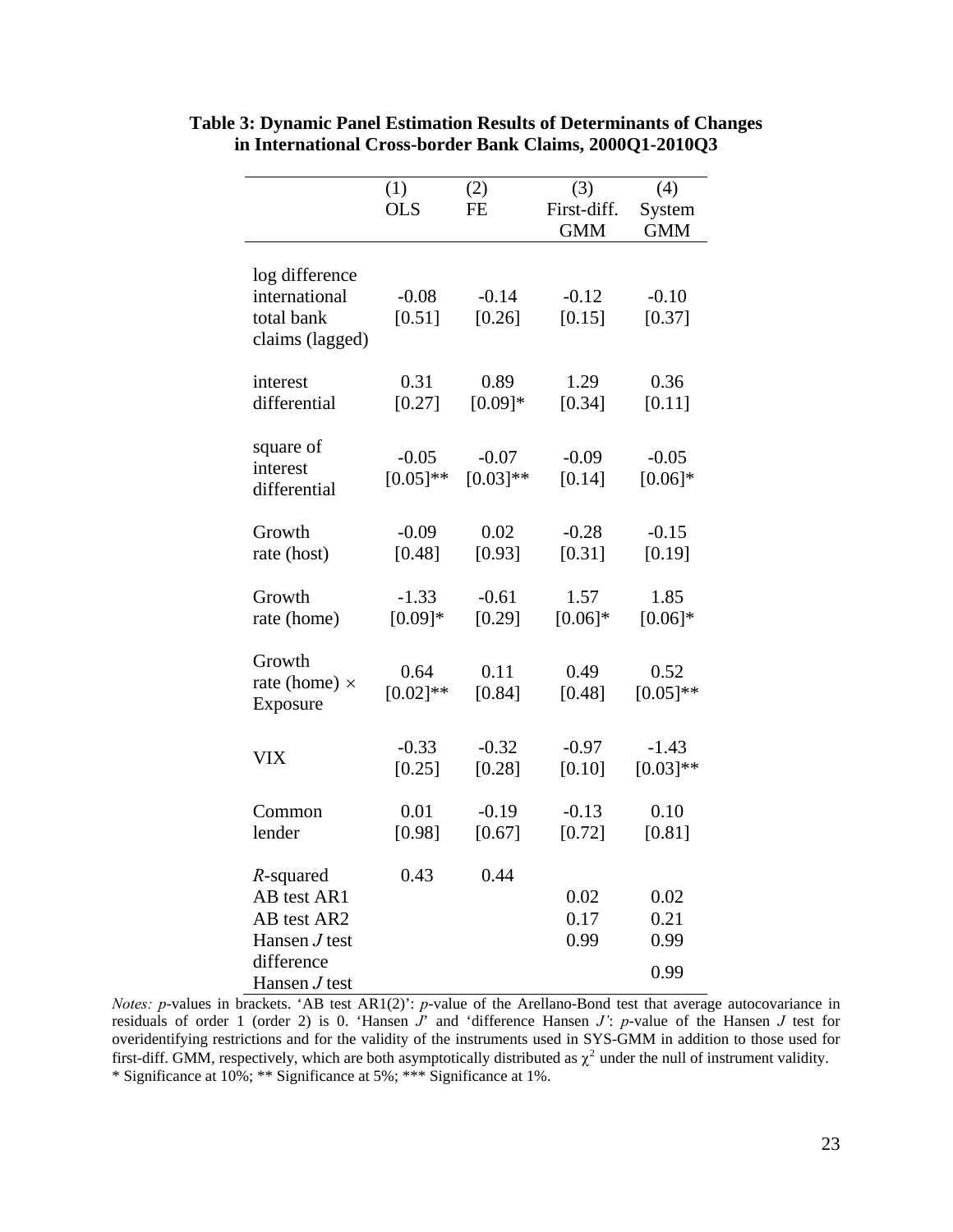| Table 4: Dynamic Panel Estimation Results of Determinants of Loan Growth, 2000-2010            |                   |                   |                  |                   |                                  |                                  |                              |                              |
|------------------------------------------------------------------------------------------------|-------------------|-------------------|------------------|-------------------|----------------------------------|----------------------------------|------------------------------|------------------------------|
|                                                                                                | (1)<br><b>OLS</b> | (2)<br><b>OLS</b> | (3)<br><b>FE</b> | (4)<br>FE         | (5)<br>First-diff.<br><b>GMM</b> | (6)<br>First-diff.<br><b>GMM</b> | (7)<br>System<br><b>GMM</b>  | (8)<br>System<br><b>GMM</b>  |
| Loan growth (lagged)                                                                           | 0.20              | 0.21              | 0.10             | 0.10              | 0.05                             | 0.02                             | 0.15                         | 0.12                         |
|                                                                                                | $[0.00]$ ***      | $[0.00]$ ***      | [0.16]           | [0.16]            | $[0.00]$ ***                     | [0.28]                           | $[0.00]$ ***                 | $[0.00]$ ***                 |
| Interest rate                                                                                  | 0.29              | 0.29              | $-10.55$         | $-10.54$          | $-24.45$                         | $-27.08$                         | $-8.70$                      | $-5.54$                      |
| (home)                                                                                         | [0.89]            | [0.89]            | $[0.00]$ ***     | $[0.00]$ ***      | $[0.00]$ ***                     | $[0.00]$ ***                     | $[0.01]$ ***                 | $[0.03]**$                   |
| Square of                                                                                      | $-0.06$           | $-0.06$           | 1.00             | 1.00              | 2.44                             | 2.67                             | 0.51                         | 0.34                         |
| interest rate (home)                                                                           | [0.72]            | [0.72]            | $[0.00]$ ***     | $[0.00]$ ***      | $[0.00]$ ***                     | $[0.00]$ ***                     | [0.11]                       | [0.30]                       |
| Growth rate (home)                                                                             | 1.04              | 1.04              | 0.91             | 0.91              | 0.90                             | 1.10                             | 0.67                         | 1.27                         |
|                                                                                                | $[0.02]$ **       | $[0.02]$ **       | [0.12]           | [0.12]            | $[0.00]$ ***                     | $[0.00]$ ***                     | $[0.02]$ **                  | $[0.00]$ ***                 |
| Interest rate (host)                                                                           | 1.71              | 1.71              | 2.94             | 2.95              | 3.41                             | 3.04                             | 1.16                         | 1.75                         |
|                                                                                                | $[0.00]$ ***      | $[0.00]$ ***      | $[0.09]*$        | $[0.09]*$         | $[0.00]$ ***                     | $[0.00]$ ***                     | $[0.00]$ ***                 | $[0.00]$ ***                 |
| Growth rate (host)                                                                             | 0.17              | 0.16              | 0.21             | 0.21              | 1.10                             | 1.23                             | 1.50                         | 1.31                         |
|                                                                                                | [0.73]            | [0.75]            | [0.68]           | [0.67]            | $[0.00]$ ***                     | $[0.00]$ ***                     | $[0.00]$ ***                 | $[0.00]$ ***                 |
| Crisis dummy                                                                                   | $-0.70$           | 4.25              | 0.59             | 3.24              | $-3.05$                          | $-89.66$                         | $-3.12$                      | $-57.91$                     |
|                                                                                                | [0.80]            | [0.17]            | [0.88]           | [0.31]            | $[0.09]*$                        | $[0.02]$ **                      | $[0.03]**$                   | $[0.07]*$                    |
| Crisis dummy $\times$<br>subsidiary dummy                                                      |                   | $-5.02$<br>[0.18] |                  | $-2.71$<br>[0.56] |                                  | 89.71<br>$[0.02]**$              |                              | 56.71<br>$[0.08]*$           |
| Solvency                                                                                       | $-0.10$           | $-0.10$           | 1.53             | 1.53              | 1.56                             | 1.13                             | $-0.94$                      | $-0.89$                      |
|                                                                                                | [0.58]            | [0.62]            | [0.02]           | [0.02]            | $[0.00]$ ***                     | $[0.01]**$                       | $[0.00]$ ***                 | $[0.00]$ ***                 |
| Profitability                                                                                  | 0.09              | 0.08              | $-1.18$          | $-1.17$           | 0.26                             | 0.45                             | 3.20                         | 2.44                         |
|                                                                                                | [0.96]            | [0.96]            | [0.55]           | [0.55]            | [0.89]                           | [0.86]                           | $[0.02]$ **                  | $[0.09]*$                    |
| Size                                                                                           | 0.00              | 0.00              | $-0.00$          | $-0.00$           | $-0.00$                          | $-0.00$                          | $-0.00$                      | $-0.00$                      |
|                                                                                                | [0.67]            | [0.66]            | $[0.00]$ ***     | $[0.00]$ ***      | $[0.00]$ ***                     | $[0.00]$ ***                     | [0.33]                       | [0.96]                       |
| Weakness                                                                                       | $-0.01$           | $-0.01$           | $-0.02$          | $-0.02$           | $-0.00$                          | $-0.01$                          | $-0.05$                      | $-0.02$                      |
|                                                                                                | [0.42]            | [0.42]            | $[0.02]**$       | $[0.02]**$        | [0.88]                           | [0.75]                           | $[0.09]*$                    | [0.51]                       |
| Interest rate margin                                                                           | $-0.67$           | $-0.68$           | 0.35             | 0.35              | 4.62                             | 5.14                             | 2.01                         | 2.08                         |
|                                                                                                | $[0.29]$          | [0.28]            | [0.70]           | [0.70]            | $[0.03]**$                       | $[0.00]$ ***                     | $[0.00]$ ***                 | $[0.01]$ ***                 |
| Liquidity                                                                                      | 0.02              | 0.02              | 0.58             | 0.58              | 1.12                             | 1.28                             | $-0.25$                      | $-0.27$                      |
|                                                                                                | [0.83]            | [0.83]            | $[0.00]$ ***     | $[0.00]$ ***      | $[0.00]$ ***                     | $[0.00]$ ***                     | $[0.00]$ ***                 | $[0.00]$ ***                 |
| $R$ -squared<br>AB test AR1<br>AB test AR2<br>Hansen $J$ test<br>difference<br>Hansen $J$ test | 0.24              | 0.24              | 0.20             | 0.20              | 0.00<br>0.20<br>0.89             | 0.00<br>0.09<br>0.93             | 0.00<br>0.86<br>0.89<br>0.99 | 0.00<br>0.78<br>0.99<br>0.99 |

*Notes: p*-values in brackets. 'AB test AR1(2)': *p*-value ofthe Arellano-Bond test that average autocovariance in residuals of order 1 (order 2) is 0. 'Hansen *J*' and 'difference Hansen *J'*: *p*-value of the Hansen *J* test for overidentfying restrictions and for the validity of the instruments used in SYS-GMM in addition to those used for first-diff. GMM, respectively , which are both asymptotically distributed as  $\chi^2$  under the null of instrument validity. \* Significance at 10%, \*\* Significance at 5%, \*\*\* Significance at 1%.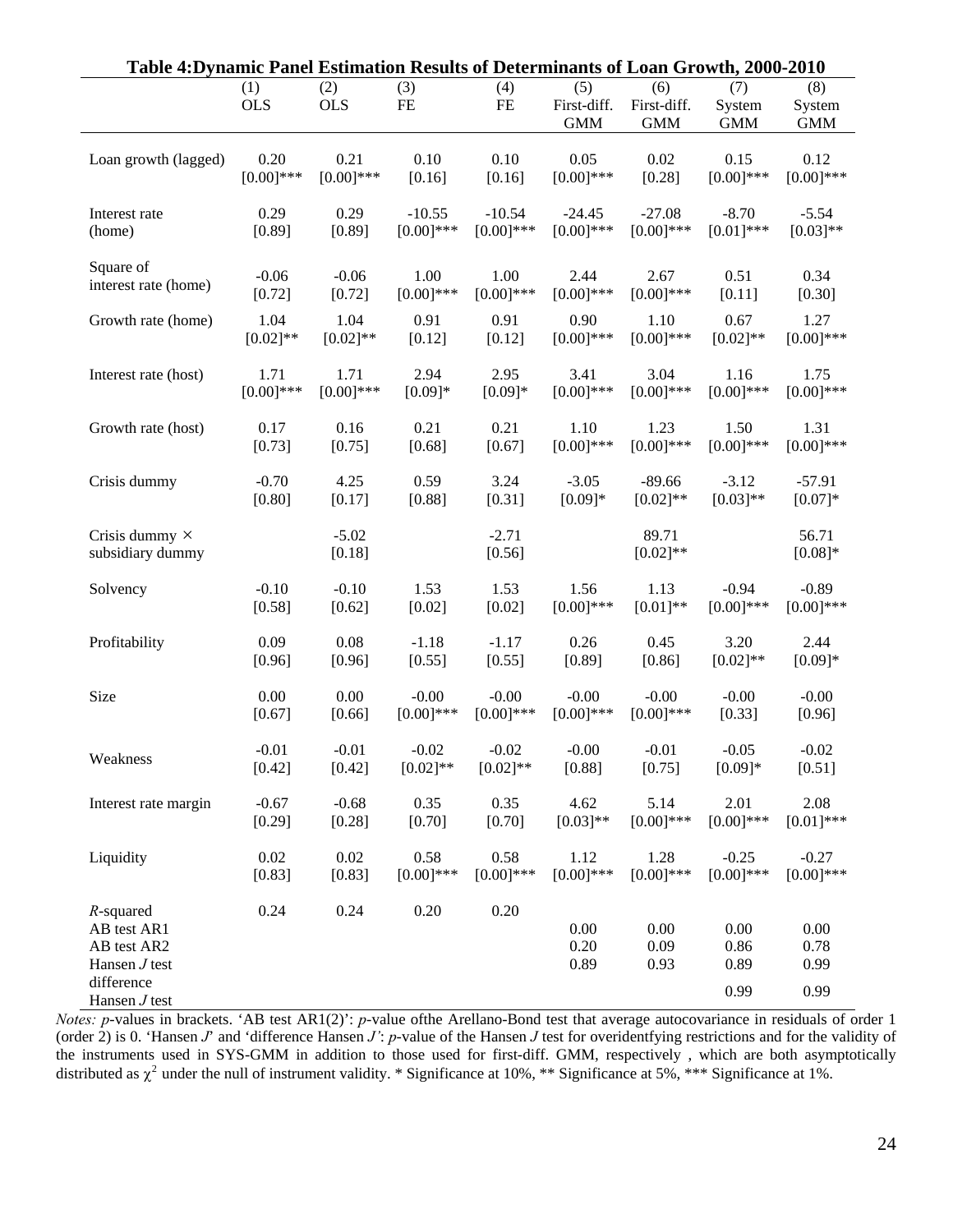

Figure 1: Total Foreign Banks' Lending to Selected Asian Countries<sup>1/</sup>

 **Total foreign banks' lending (in millions of Growth in foreign banks' Nominal US\$, left scale)** lending (quarterly percent

 Sources: Raw data from Bank for International Settlements and authors' own calculations. 1/Includes cross-border lending and lending in foreign and local currencies by foreign-owned affiliates in each country.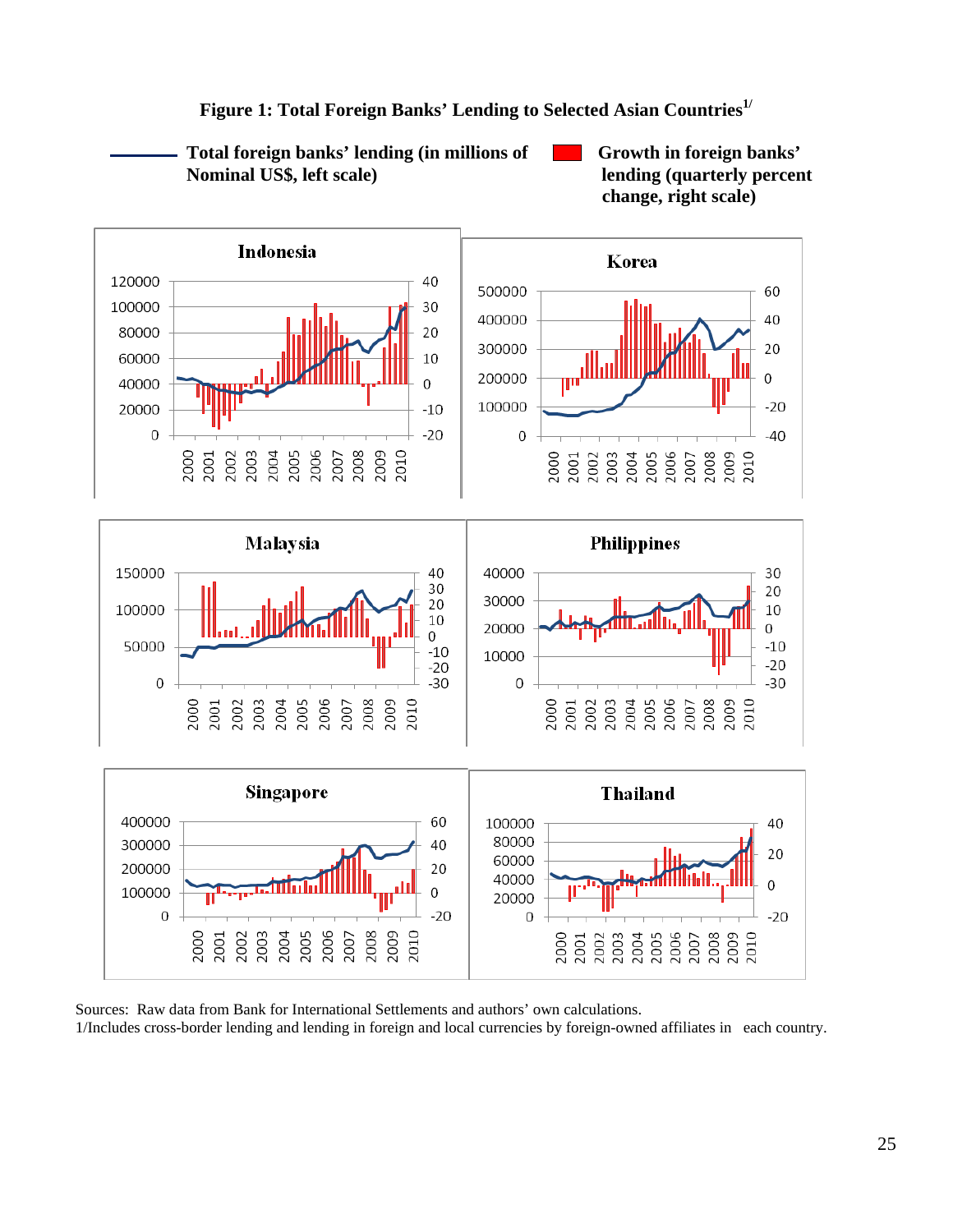## **Figure 2: Differences in Behavior of Channels of Foreign Banks' Lending to Selected Asian Countries (quarterly percentage change)**







Sources: Raw data from Bank for International Settlements and authors' own calculations.